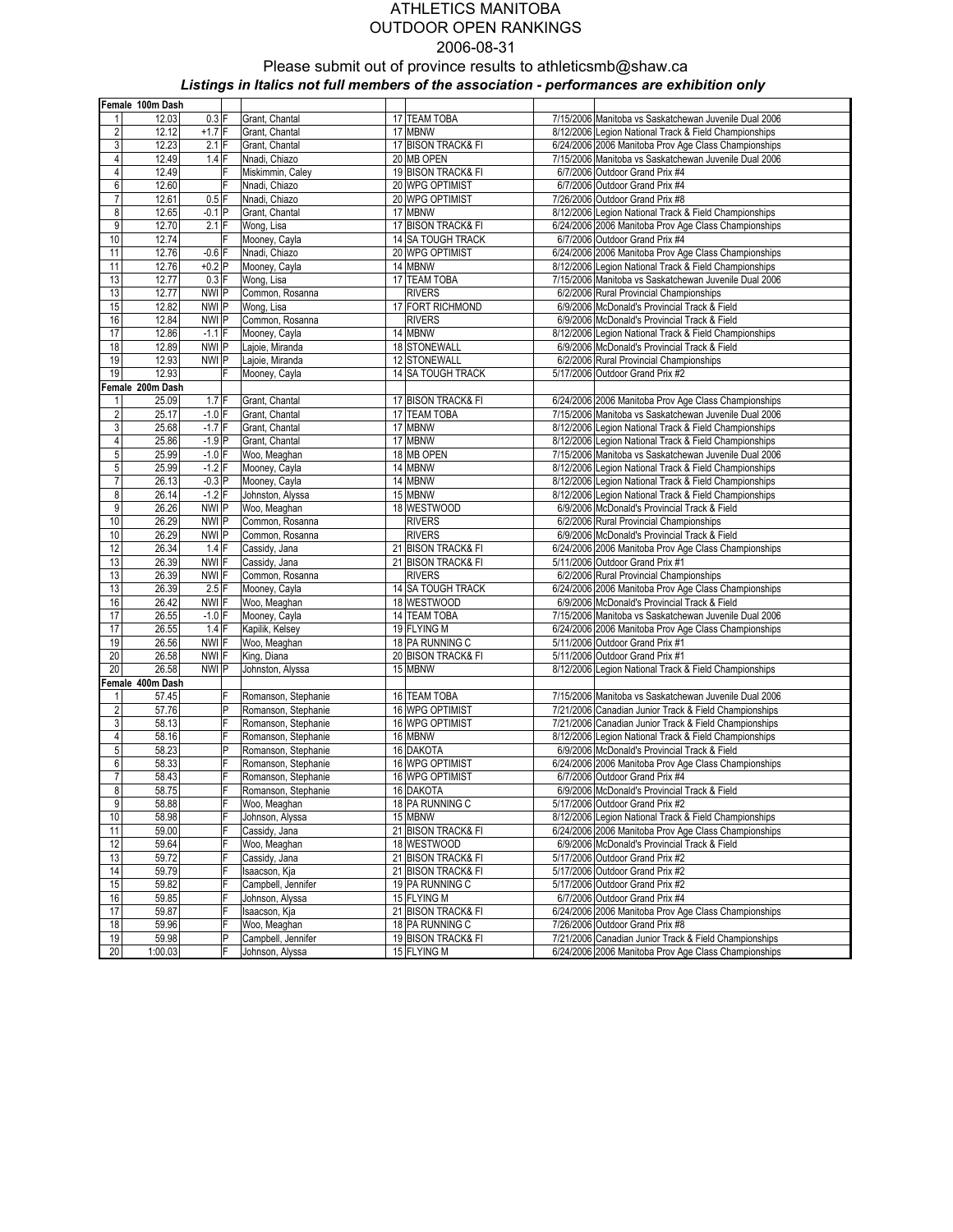|                         | Female 800m Run   |        |                     |    |                     |                                                       |
|-------------------------|-------------------|--------|---------------------|----|---------------------|-------------------------------------------------------|
| 1                       | 2:08.67           |        | Trembath, Darolyn   |    | 24 BISON TRACK& FI  | 6/6/2006 Kajaks International                         |
| $\overline{2}$          | 2:09.86           | E      | Romanson, Stephanie |    | 16 WPG OPTIMIST     | 7/21/2006 Canadian Junior Track & Field Championships |
| $\mathbf{3}$            | 2:10.23           | F      | Romanson, Stephanie |    | 16 WPG OPTIMIST     | 7/5/2006 Outdoor Grand Prix #7                        |
| 4                       | 2:10.73           | F      | Trembath, Darolyn   |    | 24 BISON TRACK& FI  | 6/24/2006 2006 Manitoba Prov Age Class Championships  |
| $5\overline{)}$         | 2:11.02           | F      | Romanson, Stephanie |    | 16 MBNW             | 8/12/2006 Legion National Track & Field Championships |
| 6                       | 2:12.43           | P      | Romanson, Stephanie |    | 16 WPG OPTIMIST     | 7/21/2006 Canadian Junior Track & Field Championships |
| $\overline{7}$          | 2:12.65           | P      | Isaacson, Kja       |    | 21 BISON TRACK& FI  | 6/11/2006 Victoria International Track Classic        |
| $\overline{7}$          | 2:12.65           | F      | Isaacson, Kja       |    | 21 BISON TRACK& FI  | 6/11/2006 Victoria International Track Classic        |
| 9                       | 2:13.14           | P      | Trembath, Darolyn   |    | 24 BISON TRACK& FI  | 8/4/2006 2006 Canadian Track & Field Championships    |
| $10$                    | 2:13.49           | F      | Romanson, Stephanie |    | 16 WPG OPTIMIST     | 5/11/2006 Outdoor Grand Prix #1                       |
| 11                      | 2:13.88           | F      | Romanson, Stephanie |    | 16 WPG OPTIMIST     | 5/31/2006 Outdoor Grand Prix #3                       |
| 12                      | 2:13.92           | F      | Romanson, Stephanie |    | 16 DAKOTA           | 6/9/2006 McDonald's Provincial Track & Field          |
| 13                      | 2:14.22           | F      | Isaacson, Kja       |    | 21 WPG OPTIMIST     | 6/4/2006 Abbotsford International Classic             |
| 14                      | 2:14.40           | F      | Isaacson, Kja       |    | 21 BISON TRACK& FI  | 6/24/2006 2006 Manitoba Prov Age Class Championships  |
| 15                      | 2:14.58           | F      | Isaacson, Kja       |    | 21 BISON TRACK& FI  | 6/6/2006 Kajaks International                         |
| 16                      | 2:14.72           | F      | Romanson, Stephanie |    | 16 WPG OPTIMIST     | 6/24/2006 2006 Manitoba Prov Age Class Championships  |
|                         | 2:16.17           | F      |                     |    |                     |                                                       |
| 17                      |                   |        | Isaacson, Kja       |    | 21 BISON TRACK& FI  | 5/11/2006 Outdoor Grand Prix #1                       |
| 18                      | 2:16.75           | F      | Isaacson, Kja       |    | 21 BISON TRACK& FI  | 7/5/2006 Outdoor Grand Prix #7                        |
| 19                      | 2:18.97           | F<br>F | Brault, Sarah-Anne  |    | 17 LOUIS-RIEL       | 5/31/2006 Outdoor Grand Prix #3                       |
| 20                      | 2:19.04           |        | Romanson, Stephanie |    | 16 TEAM TOBA        | 7/15/2006 Manitoba vs Saskatchewan Juvenile Dual 2006 |
|                         | Female 1500m Run  |        |                     |    |                     |                                                       |
| 1                       | 4:19.82           | F      | Trembath, Darolyn   |    | 24 BISON TRACK& FI  | 6/11/2006 Victoria International Track Classic        |
| $\overline{\mathbf{c}}$ | 4:20.51           | F      | Trembath, Darolyn   |    | 24 BISON TRACK& FI  | 6/8/2006 Harry Jerome                                 |
| 3                       | 4:20.67           | F      | Trembath, Darolyn   |    | 24 BISON TRACK& FI  | 8/4/2006 2006 Canadian Track & Field Championships    |
| 4                       | 4:23.33           | F      | Trembath, Darolyn   |    | 24 BISON TRACK& FI  | 6/4/2006 Abbotsford International Classic             |
| 5 <sub>5</sub>          | 4:29.89           | F      | Trembath, Darolyn   |    | 24 BISON TRACK& FI  | 6/24/2006 2006 Manitoba Prov Age Class Championships  |
| 6                       | 4:39.44           | F      | Adamson, Jaclyn     |    | 15 MBNW             | 8/12/2006 Legion National Track & Field Championships |
| 7                       | 4:39.51           | F      | Brault, Sarah-Anne  | 17 | <b>TEAM TOBA</b>    | 7/15/2006 Manitoba vs Saskatchewan Juvenile Dual 2006 |
| 8                       | 4:47.43           | F      | Brault, Sarah-Anne  |    | 17 COLLEGE LOUIS RI | 6/9/2006 McDonald's Provincial Track & Field          |
| 9                       | 4:49.67           | F      | Mink, Georgette     |    | 30 BISON TRACK& FI  | 5/17/2006 Outdoor Grand Prix #2                       |
| 10                      | 4:51.11           | F      | Vincent, Janelle    |    | 25 BISON TRACK& FI  | 6/24/2006 2006 Manitoba Prov Age Class Championships  |
| 11                      | 4:52.26           | F      | Gregoire, Melanie   |    | 17 MBNW             | 8/12/2006 Legion National Track & Field Championships |
| 12                      | 4:52.92           | F      | Gregoire, Melanie   |    | 17 COLLEGE LOUIS RI | 6/9/2006 McDonald's Provincial Track & Field          |
| 13                      | 4:53.51           | F      | Bell, Alex          |    | 17 SELKIRK ROYALS   | 6/9/2006 McDonald's Provincial Track & Field          |
| 14                      | 4:54.32           | F      | Adamson, Jaclyn     |    | 15 WPG OPTIMIST     | 6/24/2006 2006 Manitoba Prov Age Class Championships  |
| 15                      | 4:59.85           | F      | Gregoire, Melanie   |    | 17 LOUIS-RIEL       | 6/24/2006 2006 Manitoba Prov Age Class Championships  |
| 16                      | 5:00.55           | F      | Vincent, Janelle    |    | 25 BISON TRACK& FI  | 6/7/2006 Outdoor Grand Prix #4                        |
| 17                      | 5:01.66           | F      | Vincent, Janelle    |    | 25 BISON TRACK& FI  | 5/17/2006 Outdoor Grand Prix #2                       |
| 18                      | 5:01.74           | F      | Hesketh, Andrea     |    | 17 TEAM TOBA        | 7/15/2006 Manitoba vs Saskatchewan Juvenile Dual 2006 |
| 19                      | 5:02.33           | F      | Hesketh, Andrea     |    | 17 CARMAN           | 6/9/2006 McDonald's Provincial Track & Field          |
| 20                      | 5:02.82           | F      | Hesketh, Andrea     |    | 17 CARMAN           | 6/24/2006 2006 Manitoba Prov Age Class Championships  |
|                         | Female 3000m Run  |        |                     |    |                     |                                                       |
| 1                       | 9:44.92           | F      | Trembath, Darolyn   |    | 24 BISON TRACK& FI  | 5/11/2006 Outdoor Grand Prix #1                       |
| $\overline{c}$          | 9:46.72           | F      | Brault, Sarah-Anne  |    | 17 LOUIS-RIEL       | 7/21/2006 Canadian Junior Track & Field Championships |
| $\mathbf{3}$            | 10:12.49          | F      | Earl, Kerri         |    | 20 BISON TRACK& FI  | 6/6/2006 Kajaks International                         |
| $\overline{4}$          | 10:15.74          | F      | Brault, Sarah-Anne  |    | 17 COLLEGE LOUIS RI | 6/9/2006 McDonald's Provincial Track & Field          |
| $5\overline{)}$         | 10:26.25          | F      | Adamson, Jaclyn     |    | 15 WPG OPTIMIST     | 6/24/2006 2006 Manitoba Prov Age Class Championships  |
| $6 \,$                  | 10:27.09          | F      | Earl, Kerri         |    | 20 BISON TRACK& FI  | 5/11/2006 Outdoor Grand Prix #1                       |
| $\overline{7}$          | 10:30.17          | F      | Carroll, Cathy      |    | 23 BISON TRACK& FI  | 5/11/2006 Outdoor Grand Prix #1                       |
| 8                       | 10:32.69          | F      | Vincent, Janelle    |    | 25 BISON TRACK& FI  | 6/24/2006 2006 Manitoba Prov Age Class Championships  |
| $\overline{9}$          | 10:40.04          | F      | Bell, Alex          |    | 17 SELKIRK ROYALS   | 6/9/2006 McDonald's Provincial Track & Field          |
| 10                      | 10:43.41          | F      | Earl, Kerri         |    | 20 BISON TRACK& FI  | 6/24/2006 2006 Manitoba Prov Age Class Championships  |
| 11                      | 10:49.91          | F      | Gregoire, Melanie   |    | 17 LOUIS-RIEL       | 6/24/2006 2006 Manitoba Prov Age Class Championships  |
| 12                      | 10:57.57          | F      | Dickson, Tyra       |    | 20 BISON TRACK& FI  | 5/31/2006 Outdoor Grand Prix #3                       |
| 13                      | 11:04.05          |        | Vincent, Janelle    |    | 25 BISON TRACK& FI  | 5/11/2006 Outdoor Grand Prix #1                       |
| 14                      | 11:05.01          | F      | Gregoire, Melanie   |    | 17 COLLEGE LOUIS RI | 6/9/2006 McDonald's Provincial Track & Field          |
| 15                      | 11:12.48          | F      | Altomare, Alyssa    |    | 18 MILES MACDONELL  | 6/9/2006 McDonald's Provincial Track & Field          |
| 16                      | 11:23.95          | F      | Fisher, Caroline    |    | 19 BISON TRACK& FI  | 5/11/2006 Outdoor Grand Prix #1                       |
| 17                      | 11:30.15          | F      | Mantik, Jessica     |    | 16 KODIAKS          | 6/9/2006 McDonald's Provincial Track & Field          |
| 18                      | 11:30.26          | F      | Altomare, Alyssa    |    | 18 WPG OPTIMIST     | 5/11/2006 Outdoor Grand Prix #1                       |
| 19                      | 11:33.80          | F      | Phalen, Jacky       |    | 18 KELVIN           | 6/9/2006 McDonald's Provincial Track & Field          |
| 20                      | 11:34.24          | F      | Poppe, Miriam       |    | STE. ANNE'S         | 6/9/2006 McDonald's Provincial Track & Field          |
|                         | Female 5000m Run  |        |                     |    |                     |                                                       |
|                         | 16:04.66          | F      | Grove, Andrea       |    | 33 UNATTACHED       | 8/4/2006 2006 Canadian Track & Field Championships    |
|                         | 17:06.35          | F      |                     |    | 24 BISON TRACK& FI  | 5/17/2006 Outdoor Grand Prix #2                       |
| $\overline{2}$          |                   | F      | Trembath, Darolyn   |    |                     | 5/17/2006 Outdoor Grand Prix #2                       |
| $\mathbf{3}$            | 17:26.41          |        | Armstrong, Melissa  |    | 24 UNATTACHED       |                                                       |
| $\overline{4}$          | 18:19.92          | F<br>Ē | Earl, Kerri         |    | 20 BISON TRACK& FI  | 5/17/2006 Outdoor Grand Prix #2                       |
| $\overline{5}$          | 18:27.11          |        | Earl, Kerri         |    | 20 BISON TRACK& FI  | 6/11/2006 Victoria International Track Classic        |
| $6 \,$                  | 20:41.23          | F      | Dickson, Tyra       |    | 20 BISON TRACK& FI  | 6/24/2006 2006 Manitoba Prov Age Class Championships  |
|                         | Female 10000m Run |        |                     |    |                     |                                                       |
| 1                       | 37:53.03          | F      | Armstrong, Melissa  |    | 24 BISON TRACK& FI  | 5/11/2006 Outdoor Grand Prix #1                       |
| $\overline{2}$          | 40:59.21          | F      | Dickson, Tyra       |    | 20 BISON TRACK& FI  | 5/11/2006 Outdoor Grand Prix #1                       |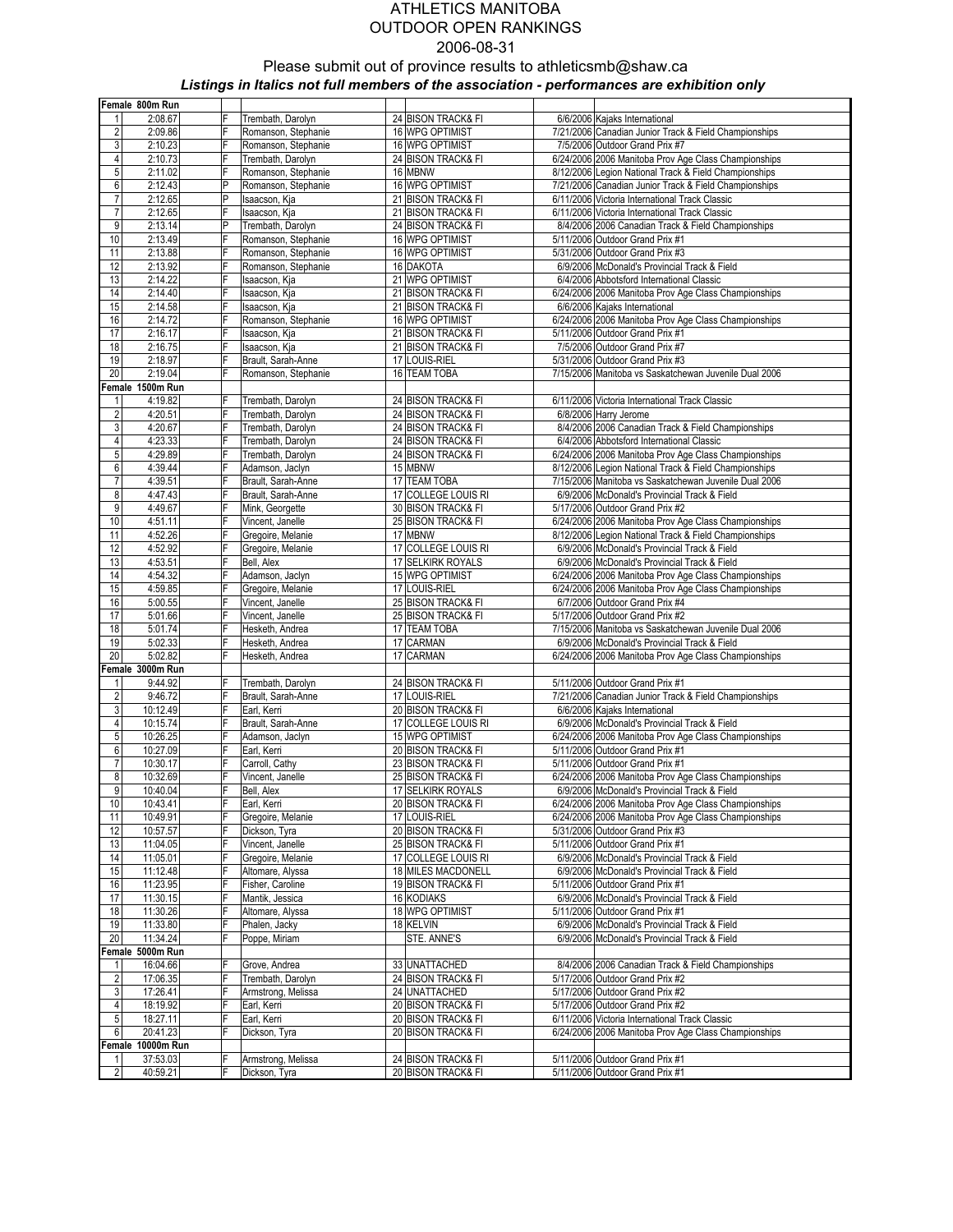# ATHLETICS MANITOBA OUTDOOR OPEN RANKINGS 2006-08-31 Please submit out of province results to athleticsmb@shaw.ca

Listings in Italics not full members of the association - performances are exhibition only

|                         | Female 100m Hurdles 0.84m-8.5m             |          |                      |                          |                                                       |
|-------------------------|--------------------------------------------|----------|----------------------|--------------------------|-------------------------------------------------------|
|                         | 15.61                                      | $+0.9$ P | Baker, Dana          | 19 WPG OPTIMIST          | 7/21/2006 Canadian Junior Track & Field Championships |
| $\overline{2}$          | 15.70                                      | $+0.8$ F | Baker, Dana          | 19 WPG OPTIMIST          | 7/21/2006 Canadian Junior Track & Field Championships |
| 3                       | 16.17                                      | $-0.5$ F | Baker, Dana          | 19 WPG OPTIMIST          | 6/24/2006 2006 Manitoba Prov Age Class Championships  |
| 4                       | 17.05                                      | NWI F    | Baker, Dana          | 19 MB OPEN               | 7/15/2006 Manitoba vs Saskatchewan Juvenile Dual 2006 |
| 5                       | 17.05                                      | NWI F    | Lajoie, Miranda      | 18 FLYING M              | 5/11/2006 Outdoor Grand Prix #1                       |
| 6                       | 17.66                                      | $-2.9$ F | Lajoie, Miranda      | 18 FLYING M              | 5/31/2006 Outdoor Grand Prix #3                       |
| 7                       | 17.77                                      | $-2.9$ F | Baker, Dana          | 19 WPG OPTIMIST          | 5/31/2006 Outdoor Grand Prix #3                       |
| 8                       | 19.84                                      | $-2.9$ F | Morton, Laura        | 19 WPG OPTIMIST          | 5/31/2006 Outdoor Grand Prix #3                       |
| 9                       | 25.96                                      | F        | Baker, Dana          | 19 WPG OPTIMIST          | 7/5/2006 Outdoor Grand Prix #7                        |
|                         | Female High School 80m Hurdles 0.762m-7.5m |          |                      |                          |                                                       |
| 1                       | 12.54                                      | NWI F    | Lajoie, Miranda      | 18 STONEWALL             | 6/9/2006 McDonald's Provincial Track & Field          |
| $\mathbf{1}$            | 12.54                                      | NWI P    | Lajoie, Miranda      | 18 STONEWALL             | 6/9/2006 McDonald's Provincial Track & Field          |
| 3                       | 12.58                                      | NWI F    | Baker, Kendra        | 17 WKCI                  | 6/9/2006 McDonald's Provincial Track & Field          |
| 4                       | 12.75                                      | NWI F    | Lajoie, Miranda      | 17 STONEWALL             | 6/2/2006 Rural Provincial Championships               |
| 5                       | 12.77                                      | NWI P    | Lajoie, Miranda      | 17 STONEWALL             | 6/2/2006 Rural Provincial Championships               |
| 6                       | 12.83                                      | NWI F    | Matheson, Katie      | 18 STONEWALL             | 6/9/2006 McDonald's Provincial Track & Field          |
| $\overline{7}$          | 12.86                                      | NWI P    | Baker, Kendra        | 17 WKCI                  | 6/9/2006 McDonald's Provincial Track & Field          |
| 8                       | 12.89                                      | NWI P    | Matheson, Katie      | 18 STONEWALL             | 6/2/2006 Rural Provincial Championships               |
| 9                       | 12.94                                      | NWI F    | Joseph, Tamika       | 18 SISLER                | 6/9/2006 McDonald's Provincial Track & Field          |
| 9                       | 12.94                                      | NWI P    | Matheson, Katie      | 18 STONEWALL             | 6/9/2006 McDonald's Provincial Track & Field          |
| 11                      | 13.00                                      | NWI F    | Matheson, Katie      | 18 STONEWALL             | 6/2/2006 Rural Provincial Championships               |
| 12                      | 13.03                                      | NWI F    | Nagy, Amanda         | 16 OAK PARK              | 6/9/2006 McDonald's Provincial Track & Field          |
| 13                      | 13.06                                      | NWI P    | San Diego, Emily     | TEC VOC                  | 6/9/2006 McDonald's Provincial Track & Field          |
| 14                      | 13.13                                      | NWI F    | San Diego, Emily     | TEC VOC                  | 6/9/2006 McDonald's Provincial Track & Field          |
| 15                      | 13.14                                      | NWI F    | Case, Kayla          | <b>ARTHUR MEIGHEN</b>    | 6/2/2006 Rural Provincial Championships               |
| 15                      | 13.14                                      | NWI P    | Joseph, Tamika       | 18 SISLER                | 6/9/2006 McDonald's Provincial Track & Field          |
| 17                      | 13.17                                      | NWI P    | Bordun, Kimberly-Ann | 17 SHEVCHENKO            | 6/9/2006 McDonald's Provincial Track & Field          |
| 18                      | 13.23                                      | NWI P    | Nagy, Amanda         | 16 OAK PARK              | 6/9/2006 McDonald's Provincial Track & Field          |
| 19                      | 13.24                                      | NWI F    | Case, Kayla          | ARTHUR MEIGHEN           | 6/9/2006 McDonald's Provincial Track & Field          |
| 19                      | 13.24                                      | NWI P    | Bordun, Kimberly-Ann | 17 SHEVCHENKO            | 6/2/2006 Rural Provincial Championships               |
|                         | Female 400m Hurdles 0.762m                 |          |                      |                          |                                                       |
| 1                       | 1:08.48                                    | ΙF       | Auger, Chantal       | 16 MBNW                  | 8/12/2006 Legion National Track & Field Championships |
| $\overline{\mathbf{c}}$ | 1:09.95                                    | F        | Gaudet, Janelle      | 15 SA TOUGH TRACK        | 6/7/2006 Outdoor Grand Prix #4                        |
| 3                       | 1:10.50                                    | F        | Gaudet, Janelle      | 15 TEAM TOBA             | 7/15/2006 Manitoba vs Saskatchewan Juvenile Dual 2006 |
| 4                       | 1:14.94                                    | F        | Kynoch, Kayla        | 16 TEAM TOBA             | 7/15/2006 Manitoba vs Saskatchewan Juvenile Dual 2006 |
| 5                       | 1:15.71                                    | F        | Kynoch, Kayla        | 16 WESTMOUNT             | 6/24/2006 2006 Manitoba Prov Age Class Championships  |
| 6                       | 1:17.04                                    | F        | Penner, Tanya        | 16 WPG OPTIMIST          | 5/17/2006 Outdoor Grand Prix #2                       |
|                         | Female 3000m StplCh                        |          |                      |                          |                                                       |
| 1                       | 11:56.89                                   | F        | Gaudet, Janelle      | 15 SA TOUGH TRACK        | 6/24/2006 2006 Manitoba Prov Age Class Championships  |
| $\overline{2}$          | 12:19.49                                   | F        | Altomare, Alyssa     | 18 WPG OPTIMIST          | 6/24/2006 2006 Manitoba Prov Age Class Championships  |
| 3                       | 12:51.16                                   | F        | Altomare, Alyssa     | 18 WPG OPTIMIST          | 5/17/2006 Outdoor Grand Prix #2                       |
|                         | Female High Jump                           |          |                      |                          |                                                       |
| 1                       | 1.65m                                      | F        | Bazin, Nicole        | 16 VINCENT MASSEY        | 6/9/2006 McDonald's Provincial Track & Field          |
| $\overline{\mathbf{c}}$ | 1.63m                                      | F        | Bazin, Nicole        | 16 TEAM TOBA             | 7/15/2006 Manitoba vs Saskatchewan Juvenile Dual 2006 |
| 3                       | 1.57m                                      | F        | Hunter, Kristi       | <b>GOOSE LAKE</b>        | 6/9/2006 McDonald's Provincial Track & Field          |
| 4                       | 1.55m                                      | F        | Bazin, Nicole        | 16 WPG OPTIMIST          | 6/24/2006 2006 Manitoba Prov Age Class Championships  |
| 4                       | 1.55m                                      | F        | O'Donnell, Danielle  | 16 TEAM TOBA             | 7/15/2006 Manitoba vs Saskatchewan Juvenile Dual 2006 |
| 4                       | 1.55m                                      | F        | Boudreau, Alanna     | 23 WPG OPTIMIST          | 6/24/2006 2006 Manitoba Prov Age Class Championships  |
| $\overline{7}$          | 1.54m                                      | F        | Nickel, Carmelle     | <b>GARDEN VALLEY</b>     | 6/9/2006 McDonald's Provincial Track & Field          |
| 8                       | 1.51m                                      | F        | Nickel, Carmelle     | <b>GARDEN VALLEY</b>     | 6/2/2006 Rural Provincial Championships               |
| 8                       | 1.51m                                      | F        | Mirecki, Erin        | 18 GRANT PARK            | 6/9/2006 McDonald's Provincial Track & Field          |
| 10                      | 1.50m                                      | F        | Robidoux, Chelsea    | WESTMOUNT                | 6/9/2006 McDonald's Provincial Track & Field          |
| 10                      | 1.50m                                      | F        | O'Donnell, Danielle  | <b>16 SA TOUGH TRACK</b> | 5/31/2006 Outdoor Grand Prix #3                       |
| 10                      | 1.50m                                      | F        | Cyr, Megan           | SELKIRK ROYALS           | 6/9/2006 McDonald's Provincial Track & Field          |
| 10                      | 1.50m                                      | F        | Baker, Dana          | 19 WPG OPTIMIST          | 7/5/2006 Outdoor Grand Prix #7                        |
| 10                      | 1.50m                                      | F        | Franz, Amanda        | MENNONONITECOLL          | 6/9/2006 McDonald's Provincial Track & Field          |
| 10                      | 1.50m                                      | F        | Franz, Amanda        | MENNONONITECOLL          | 6/2/2006 Rural Provincial Championships               |
| 10                      | 1.50m                                      | F        | Gaudet, Jenna        | 15 MBNW                  | 8/12/2006 Legion National Track & Field Championships |
| 17                      | 1.48m                                      | F        | Warnett, Amanda      | SOURIS                   | 6/2/2006 Rural Provincial Championships               |
| 17                      | 1.48m                                      | F        | Robidoux, Chelsea    | WESTMOUNT                | 6/2/2006 Rural Provincial Championships               |
| 17                      | 1.48m                                      | F        | Case, Kayla          | ARTHUR MEIGHEN           | 6/2/2006 Rural Provincial Championships               |
|                         | Female Pole Vault                          |          |                      |                          |                                                       |
| 1                       | 2.35m                                      | F        | Bergeron, Carolyn    | 19 UNATTACHED            | 5/17/2006 Outdoor Grand Prix #2                       |
| $\overline{2}$          | 2.15m                                      | F        | Curtis, Brittany     | 19 BISON TRACK& FI       | 6/24/2006 2006 Manitoba Prov Age Class Championships  |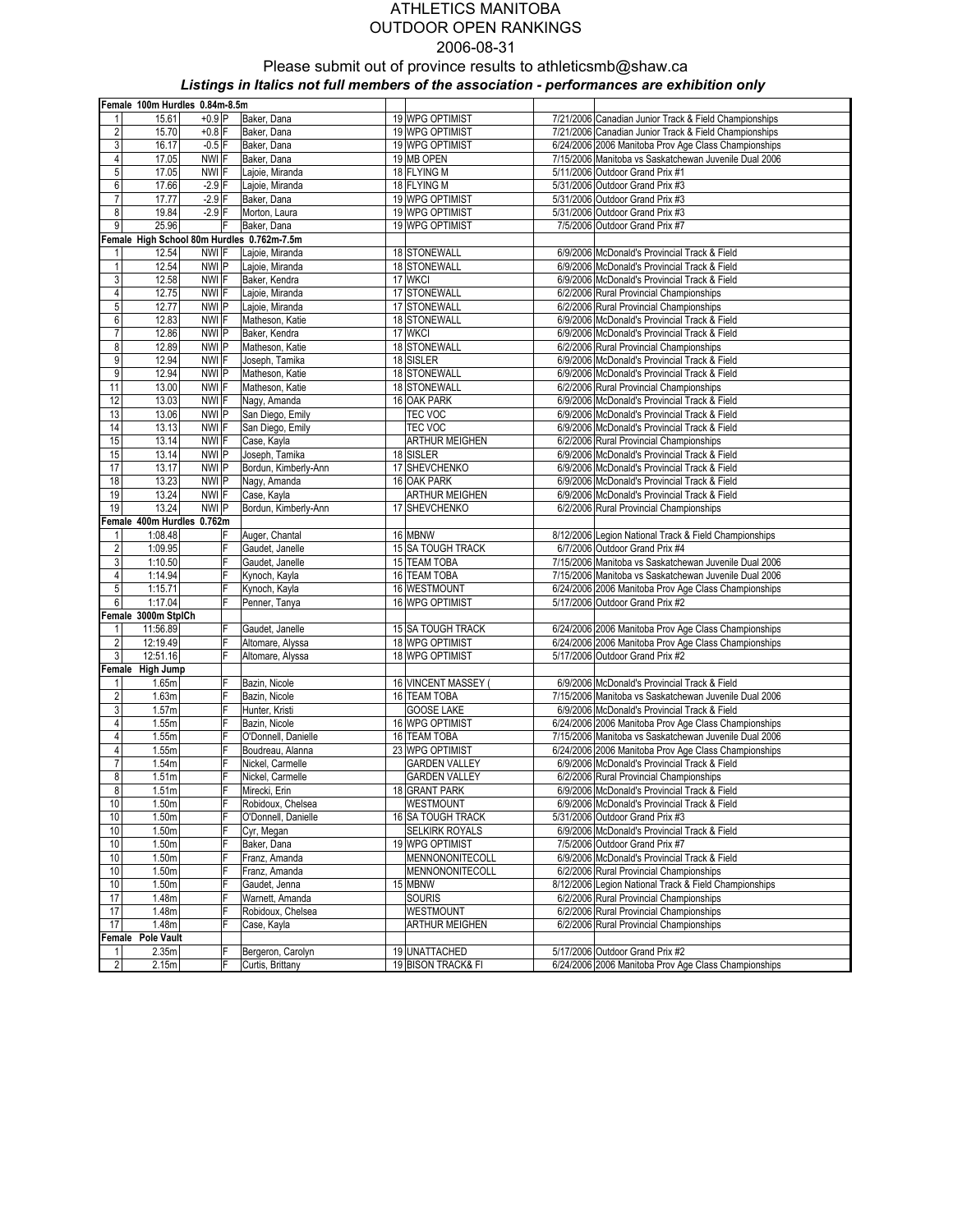|                  | Female Long Jump     |          |                     |                                       |                                                       |
|------------------|----------------------|----------|---------------------|---------------------------------------|-------------------------------------------------------|
| $\mathbf{1}$     | 5.61m                | F        | Nnadi, Chiazo       | 20 WPG OPTIMIST                       | 6/7/2006 Outdoor Grand Prix #4                        |
| $\overline{2}$   | 5.51m                | F        | Nnadi, Chiazo       | 20 WPG OPTIMIST                       | 5/17/2006 Outdoor Grand Prix #2                       |
| $\overline{3}$   | 5.46m                | F        | Bazin, Nicole       | 16 TEAM TOBA                          | 7/15/2006 Manitoba vs Saskatchewan Juvenile Dual 2006 |
| 4                | 5.34m                | F        | Twerdun, Deondra    | 18 FORT RICHMOND                      | 6/9/2006 McDonald's Provincial Track & Field          |
| 5                | 5.33m                | F        | Nnadi, Chiazo       | 20 WPG OPTIMIST                       | 6/24/2006 2006 Manitoba Prov Age Class Championships  |
| 6                | 5.27m                | F        | Nnadi, Chiazo       | 20 MB OPEN                            | 7/15/2006 Manitoba vs Saskatchewan Juvenile Dual 2006 |
| $\overline{7}$   | 5.23m                | F        | Baker, Dana         | 19 WPG OPTIMIST                       | 6/7/2006 Outdoor Grand Prix #4                        |
| 8                | 5.16m                | $+0.1$ P | Baker, Dana         | 19 WPG OPTIMIST                       | 7/21/2006 Canadian Junior Track & Field Championships |
| 9                | 5.15m                | F        | Pohl, Nadine        | 18 ROSEAU VALLEY                      | 6/9/2006 McDonald's Provincial Track & Field          |
| $\overline{9}$   | 5.15m                | F        | Pohl, Nadine        | 13 ROSEAU VALLEY                      | 6/2/2006 Rural Provincial Championships               |
| 11               | 5.11m                | F        | Wong, Lisa          | 17 TEAM TOBA                          | 7/15/2006 Manitoba vs Saskatchewan Juvenile Dual 2006 |
| 12               | 5.08m                | F        | Baker, Dana         | 19 MB OPEN                            | 7/15/2006 Manitoba vs Saskatchewan Juvenile Dual 2006 |
| 13               | 5.05m                | F        | Pettinger, Khalicia | 18 MILES MACDONELL                    | 6/9/2006 McDonald's Provincial Track & Field          |
| 14               | 5.04m                | $+0.0$ F | Twerdun, Deondra    | 18 WPG OPTIMIST                       | 7/26/2006 Outdoor Grand Prix #8                       |
| 14               | 5.04m                | F        | Matheson, Katie     | 13 STONEWALL                          | 6/2/2006 Rural Provincial Championships               |
| 16               | 5.01m                | $-0.3$ F | Nnadi, Chiazo       | 20 WPG OPTIMIST                       | 7/26/2006 Outdoor Grand Prix #8                       |
| 17               | 4.99m                | $+0.0$ P | Twerdun, Deondra    | 18 WPG OPTIMIST                       | 7/21/2006 Canadian Junior Track & Field Championships |
| 17               | 4.99m                | F        | Baker, Kendra       | 17 WKCI                               | 6/9/2006 McDonald's Provincial Track & Field          |
| 19               | 4.98m                | F        | Wong, Lisa          | 17 BISON TRACK& FI                    | 6/24/2006 2006 Manitoba Prov Age Class Championships  |
| 20               | 4.97m                | F        | Strilchuk, Carmen   | <b>DAUPHIN</b>                        | 6/2/2006 Rural Provincial Championships               |
|                  | Female Triple Jump   |          |                     |                                       |                                                       |
| 1                | 11.28m               | F        | Boudreau, Alanna    | 23 WPG OPTIMIST                       | 6/24/2006 2006 Manitoba Prov Age Class Championships  |
| $\overline{2}$   | 11.18m               | F        | Nnadi, Chiazo       | 20 WPG OPTIMIST                       | 5/11/2006 Outdoor Grand Prix #1                       |
| 3                |                      | F        | Twerdun, Deondra    | 18 FORT RICHMOND                      | 6/9/2006 McDonald's Provincial Track & Field          |
| $\overline{4}$   | 11.08m<br>11.03m     | $+1.4$ P |                     |                                       | 7/21/2006 Canadian Junior Track & Field Championships |
| 4                | 11.03m               | F        | Twerdun, Deondra    | 18 BISON TRACK& FI<br>20 WPG OPTIMIST | 5/31/2006 Outdoor Grand Prix #3                       |
|                  |                      |          | Nnadi, Chiazo       |                                       |                                                       |
| 6                | 10.94m               | $-0.4$ F | Twerdun, Deondra    | 18 WPG OPTIMIST                       | 7/21/2006 Canadian Junior Track & Field Championships |
| $\overline{7}$   | 10.88m               | F<br>F   | Sanders, Courtney   | <b>NELLIE MCCLUNG</b>                 | 6/9/2006 McDonald's Provincial Track & Field          |
| 8                | 10.82m               |          | Sanders, Courtney   | <b>NELLIE MCCLUNG</b>                 | 6/2/2006 Rural Provincial Championships               |
| 9                | 10.73m               | F        | Nnadi, Chiazo       | 20 WPG OPTIMIST                       | 6/24/2006 2006 Manitoba Prov Age Class Championships  |
| 10               | 10.72m               | F        | Smith, Amy          | 17 LAC DU BONNET                      | 6/9/2006 McDonald's Provincial Track & Field          |
| 11               | 10.70m               | F<br>F   | Joseph, Tamika      | 18 SISLER                             | 6/9/2006 McDonald's Provincial Track & Field          |
| 12               | 10.69m               |          | Pettinger, Khalicia | 18 MILES MACDONELL                    | 6/9/2006 McDonald's Provincial Track & Field          |
| 13               | 10.67m               | F<br>F   | Pettinger, Khalicia | 18 FLYING M                           | 6/24/2006 2006 Manitoba Prov Age Class Championships  |
| 14               | 10.51m               |          | Baker, Kendra       | 17 WKCI                               | 6/9/2006 McDonald's Provincial Track & Field          |
| 15               | 10.50m               | F        | Bazin, Nicole       | 16 VINCENT MASSEY                     | 6/9/2006 McDonald's Provincial Track & Field          |
| 16               | 10.39m               | F        | Daum, Kristina      | 17 ELTON                              | 6/9/2006 McDonald's Provincial Track & Field          |
| 17               | 10.34m               | F        | Twerdun, Deondra    | 18 WPG OPTIMIST                       | 5/11/2006 Outdoor Grand Prix #1                       |
| 18               | 10.28m               | F        | LeClair, Jeannelle  | <b>HAPNOT</b>                         | 6/9/2006 McDonald's Provincial Track & Field          |
| 19               | 10.27m               | F        | Friesen, Sara       | 15 CROCUS PLAINS                      | 6/9/2006 McDonald's Provincial Track & Field          |
| 20               | 10.25m               | F        | LeClair, Jeannelle  | <b>HAPNOT</b>                         | 6/2/2006 Rural Provincial Championships               |
|                  | Female Shot Put 4 kg |          |                     |                                       |                                                       |
| $\mathbf{1}$     | 12.00m               | F        | Morneau, Josee      | 32 UNATTACHED                         | 6/24/2006 2006 Manitoba Prov Age Class Championships  |
| $\overline{2}$   | 11.77m               | F        | Morneau, Josee      | 32 UNATTACHED                         | 5/17/2006 Outdoor Grand Prix #2                       |
| $\overline{3}$   | 11.55m               | F        | Neumann, Jill       | 29 FLYING M                           | 6/24/2006 2006 Manitoba Prov Age Class Championships  |
| $\overline{4}$   | 10.79m               | F        | Lake, Carley        | 17 PORTAGE                            | 6/9/2006 McDonald's Provincial Track & Field          |
| 5                | 10.64m               | F        | Mackie, Kristen     | 17 ROSEAU VALLEY                      | 6/24/2006 2006 Manitoba Prov Age Class Championships  |
| $\boldsymbol{6}$ | 10.55m               | F        | Lake, Carley        | 17 TEAM TOBA                          | 7/15/2006 Manitoba vs Saskatchewan Juvenile Dual 2006 |
| $\overline{7}$   | 10.23m               | F        | Maclver, Alexandria | <b>GARDEN CITY</b>                    | 6/9/2006 McDonald's Provincial Track & Field          |
| 8                | 10.12m               | F        | Rohl, Jennifer      | <b>ASHERN</b>                         | 6/9/2006 McDonald's Provincial Track & Field          |
| 9                | 9.94m                | F        | Chupa, Lindsay      | 15 ELTON                              | 6/9/2006 McDonald's Provincial Track & Field          |
| 9                | 9.94m                | F        | Pollock, K-L        | <b>VIRDEN</b>                         | 6/9/2006 McDonald's Provincial Track & Field          |
| 11               | 9.89m                | F        | Lake, Carley        | 12 PORTAGE                            | 6/2/2006 Rural Provincial Championships               |
| 12               | 9.81m                | F        | Pollock, K-L        | <b>VIRDEN</b>                         | 6/2/2006 Rural Provincial Championships               |
| $13\,$           | 9.67m                | F        | Rohl, Jennifer      | <b>ASHERN</b>                         | 6/2/2006 Rural Provincial Championships               |
| 14               | 9.64m                | F        | Mackie, Kristen     | 12 ROSEAU VALLEY                      | 6/2/2006 Rural Provincial Championships               |
| 15               | 9.57m                | F        | Mackie, Kristen     | 17 ROSEAU VALLEY                      | 6/9/2006 McDonald's Provincial Track & Field          |
| 16               | 9.47m                | F        | Mackie, Kristen     | 17 TEAM TOBA                          | 7/15/2006 Manitoba vs Saskatchewan Juvenile Dual 2006 |
| 17               | 9.44m                | F        | Chupa, Sam          | 13 ELTON                              | 6/2/2006 Rural Provincial Championships               |
| 18               | 9.39m                | F        | Twerdun, Deondra    | 18 FORT RICHMOND                      | 6/9/2006 McDonald's Provincial Track & Field          |
| 19               | 9.33m                | F        | Chupa, Lindsav      | 10 ELTON                              | 6/2/2006 Rural Provincial Championships               |
| 20               | 9.31 <sub>m</sub>    | F        | Joseph, Tamika      | 18 SISLER                             | 6/9/2006 McDonald's Provincial Track & Field          |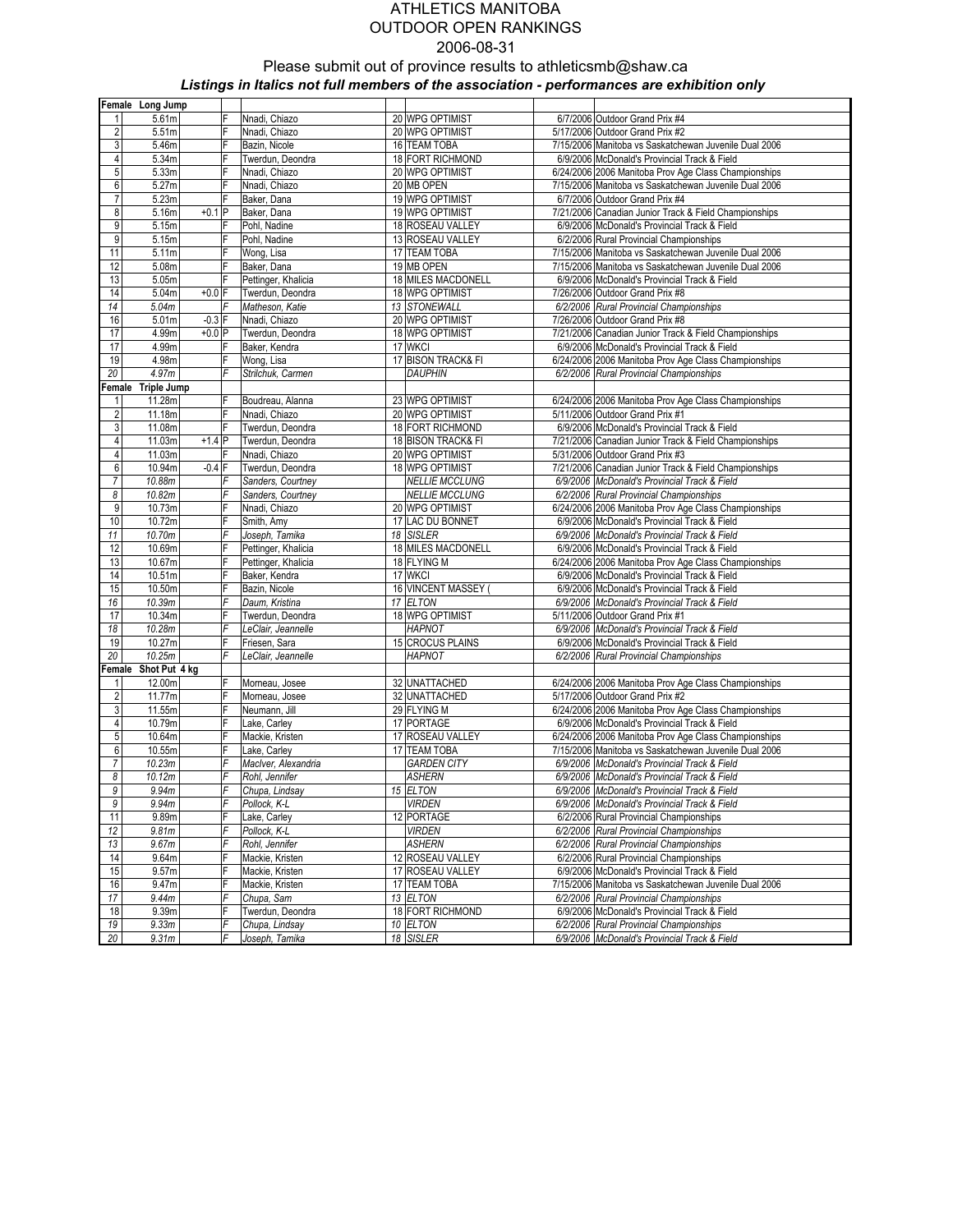|                         | Female Discus 1 kg            |            |                                         |                             |                                                                                                       |
|-------------------------|-------------------------------|------------|-----------------------------------------|-----------------------------|-------------------------------------------------------------------------------------------------------|
| 1                       | 37.51m                        | F          | Blight, Whitney                         | 21 MB OPEN                  | 7/15/2006 Manitoba vs Saskatchewan Juvenile Dual 2006                                                 |
| $\overline{\mathbf{c}}$ | 37.21m                        | F          | Blight, Whitney                         | 21 FLYING M                 | 7/5/2006 Outdoor Grand Prix #7                                                                        |
| 3                       | 37.15m                        | F          | Blight, Whitney                         | 21 FLYING M                 | 8/4/2006 2006 Canadian Track & Field Championships                                                    |
| 4                       | 37.03m                        | F          | Blight, Whitney                         | 21 FLYING M                 | 7/26/2006 Outdoor Grand Prix #8                                                                       |
| $5\overline{)}$         | 35.16m                        | F          | Blight, Whitney                         | 21 FLYING M                 | 5/31/2006 Outdoor Grand Prix #3                                                                       |
| 6                       | 34.97m                        | F          | Blight, Whitney                         | 21 FLYING M                 | 6/24/2006 2006 Manitoba Prov Age Class Championships                                                  |
| $\overline{7}$          | 32.08m                        | F          | McLaughlin, Karlee                      | 17 FLYING M                 | 6/24/2006 2006 Manitoba Prov Age Class Championships                                                  |
| 8                       | 30.29m                        | F          | Mackie, Kristen                         | 17 ROSEAU VALLEY            | 6/24/2006 2006 Manitoba Prov Age Class Championships                                                  |
| $\overline{9}$          | 30.03m                        | F          | Mackie, Kristen                         | 17 ROSEAU VALLEY            | 6/9/2006 McDonald's Provincial Track & Field                                                          |
| 10<br>11                | 30.01m<br>29.78m              | F<br>F     | McLaughlin, Karlee                      | 17 ERICKSON<br>17 TEAM TOBA | 6/9/2006 McDonald's Provincial Track & Field<br>7/15/2006 Manitoba vs Saskatchewan Juvenile Dual 2006 |
| 12                      | 28.98m                        | F          | McLaughlin, Karlee<br>Ventura, Brittany | 17 JOSEPH H. KERR           | 6/9/2006 McDonald's Provincial Track & Field                                                          |
| 13                      | 28.93m                        | F          | MacInnis, Ali                           | <b>WARREN</b>               | 6/9/2006 McDonald's Provincial Track & Field                                                          |
| 14                      | 28.72m                        | F          | Mackie, Kristen                         | 17 ROSEAU VALLEY            | 7/5/2006 Outdoor Grand Prix #7                                                                        |
| 15                      | 28.28m                        | F          | Ventura, Brittany                       | 17 TEAM TOBA                | 7/15/2006 Manitoba vs Saskatchewan Juvenile Dual 2006                                                 |
| 16                      | 28.17m                        | F          | Ferris, Karen                           | <b>TREHERNE</b>             | 6/2/2006 Rural Provincial Championships                                                               |
| 17                      | 27.87m                        | F          | Mackie, Kristen                         | 12 ROSEAU VALLEY            | 6/2/2006 Rural Provincial Championships                                                               |
| 18                      | 27.86m                        | F          | McLaughlin, Karlee                      | 17 FLYING M                 | 7/5/2006 Outdoor Grand Prix #7                                                                        |
| 19                      | 27.80m                        | F          | Mackie, Kristen                         | 17 TEAM TOBA                | 7/15/2006 Manitoba vs Saskatchewan Juvenile Dual 2006                                                 |
| 20                      | 27.58m                        | F          | Rohl, Jennifer                          | <b>ASHERN</b>               | 6/9/2006 McDonald's Provincial Track & Field                                                          |
|                         | Female Hammer 4 kg            |            |                                         |                             |                                                                                                       |
| 1                       | 50.97m                        | F          | Sudfeld, Anita                          | 33 UNATTACHED               | 6/7/2006 Outdoor Grand Prix #4                                                                        |
| $\overline{c}$          | 50.29m                        | F          | Sudfeld, Anita                          | 33 UNATTACHED               | 5/17/2006 Outdoor Grand Prix #2                                                                       |
| $\mathbf{3}$            | 46.86m                        | F          | Sudfeld, Anita                          | 33 UNATTACHED               | 6/24/2006 2006 Manitoba Prov Age Class Championships                                                  |
| $\overline{4}$          | 40.64m                        | F          | Blight, Whitney                         | 21 MB OPEN                  | 7/15/2006 Manitoba vs Saskatchewan Juvenile Dual 2006                                                 |
| $5\overline{)}$         | 40.21m                        | F          | Blight, Whitney                         | 21 FLYING M                 | 7/26/2006 Outdoor Grand Prix #8                                                                       |
| 6                       | 39.52m                        | F          | Blight, Whitney                         | 21 FLYING M                 | 6/24/2006 2006 Manitoba Prov Age Class Championships                                                  |
| 7                       | 37.91m                        | F          | Morneau, Josee                          | 32 UNATTACHED               | 5/17/2006 Outdoor Grand Prix #2                                                                       |
| 8                       | 27.90m                        | F          | Van Damme, Christina                    | 20 FLYING M                 | 6/7/2006 Outdoor Grand Prix #4                                                                        |
| 9                       | 20.50m                        | F          | McLaughlin, Karlee                      | 17 TEAM TOBA                | 7/15/2006 Manitoba vs Saskatchewan Juvenile Dual 2006                                                 |
| Female                  | Javelin 600 g                 |            |                                         |                             |                                                                                                       |
| 1<br>$\overline{2}$     | 38.15m<br>37.80m              | F<br>F     | Mullin, Debra                           | 20 FLYING M<br>20 FLYING M  | 5/31/2006 Outdoor Grand Prix #3                                                                       |
| $\mathbf{3}$            | 36.58m                        | F          | Mullin, Debra<br>Harmon, Sara           | <b>MELITA</b>               | 5/11/2006 Outdoor Grand Prix #1<br>6/2/2006 Rural Provincial Championships                            |
| 4                       | 35.23m                        | F          | Boudreau, Alanna                        | 23 WPG OPTIMIST             | 6/24/2006 2006 Manitoba Prov Age Class Championships                                                  |
| 5                       | 32.40m                        | F          | Church, Rhianna                         | 18 MB OPEN                  | 7/15/2006 Manitoba vs Saskatchewan Juvenile Dual 2006                                                 |
| 6                       | 32.24m                        | F          | Harmon, Sara                            | <b>MELITA</b>               | 6/9/2006 McDonald's Provincial Track & Field                                                          |
| $\overline{7}$          | 32.22m                        | F          | Rudolph, Courtney                       | CARMAN                      | 6/9/2006 McDonald's Provincial Track & Field                                                          |
| 8                       | 31.63m                        | F          | Lecuyer, Morgan                         | 12 STONEWALL                | 6/2/2006 Rural Provincial Championships                                                               |
| $\boldsymbol{9}$        | 31.18m                        | F          | McRae, Meagan                           | <b>WARREN</b>               | 6/2/2006 Rural Provincial Championships                                                               |
| 10                      | 31.01m                        | F          | Lukianchuk, Cindy                       | <b>BALMORAL HALL</b>        | 6/9/2006 McDonald's Provincial Track & Field                                                          |
| 11                      | 30.95m                        | F          | Rudolph, Courtney                       | CARMAN                      | 6/2/2006 Rural Provincial Championships                                                               |
| 12                      | 30.74m                        | F          | Mackie, Kristen                         | 17 ROSEAU VALLEY            | 6/24/2006 2006 Manitoba Prov Age Class Championships                                                  |
| 13                      | 30.23m                        | F          | Mackie, Kristen                         | 17 TEAM TOBA                | 7/15/2006 Manitoba vs Saskatchewan Juvenile Dual 2006                                                 |
| 14                      | 30.16m                        | F          | Mackie, Kristen                         | 17 ROSEAU VALLEY            | 6/9/2006 McDonald's Provincial Track & Field                                                          |
| 15                      | 29.36m                        | F          | Mackie, Kristen                         | 12 ROSEAU VALLEY            | 6/2/2006 Rural Provincial Championships                                                               |
| 16                      | 29.18m                        | F          | McRae, Meagan                           | <b>WARREN</b>               | 6/9/2006 McDonald's Provincial Track & Field                                                          |
| 17                      | 29.00m                        | F          | Beauchamp, Jenna                        | <b>WARREN</b>               | 6/2/2006 Rural Provincial Championships                                                               |
| 18                      | 28.54m                        | F          | Fidler, Michelle                        | <b>ELTON</b>                | 6/9/2006 McDonald's Provincial Track & Field                                                          |
| 19                      | 28.51m                        | F          | Stratton, Desiree                       | <b>WARREN</b>               | 6/9/2006 McDonald's Provincial Track & Field                                                          |
| 20                      | 28.23m                        | $\digamma$ | Stratton, Desiree                       | <b>WARREN</b>               | 6/2/2006 Rural Provincial Championships                                                               |
| $\overline{2}$          | Female Heptathlon<br>3640     | F          |                                         | 19 WPG OPTIMIST             |                                                                                                       |
|                         | Female High School Tetrathlon |            | Baker, Dana                             |                             | 6/24/2006 2006 Manitoba Prov Age Class Championships                                                  |
| $\mathbf{1}$            | 1773                          | F          | Robak, Karolina                         | <b>JOHN TAYLOR</b>          | 6/9/2006 McDonald's Provincial Track & Field                                                          |
| $\overline{c}$          | 1716                          | F          | Church, Rhianna                         | 18 SHAFTESBURY              | 6/9/2006 McDonald's Provincial Track & Field                                                          |
| $\sqrt{3}$              | 1677                          | F          | Volkart, Allison                        | 17 KODIAKS                  | 6/9/2006 McDonald's Provincial Track & Field                                                          |
| $\pmb{4}$               | 1473                          | F          | Gamache, Chelsea                        | MARGARET BARBOUR            | 6/2/2006 Rural Provincial Championships                                                               |
| $\sqrt{5}$              | 1464                          | F          | Bryk, Nikki                             | 16 KODIAKS                  | 6/9/2006 McDonald's Provincial Track & Field                                                          |
| 6                       | 1449                          | F          | Gamache, Chelsea                        | <b>MARGARET BARBOUR</b>     | 6/9/2006 McDonald's Provincial Track & Field                                                          |
| $\overline{7}$          | 1388                          | F          | Boerchers, Rebecca                      | STE. ROSE                   | 6/9/2006 McDonald's Provincial Track & Field                                                          |
| 8                       | 1363                          | F          | Crockett, Leah                          | <b>MARGARET BARBOUR</b>     | 6/9/2006 McDonald's Provincial Track & Field                                                          |
| $\boldsymbol{9}$        | 1347                          | F          | Krosney, Alex                           | <b>OAK PARK</b>             | 6/9/2006 McDonald's Provincial Track & Field                                                          |
| 10                      | 1322                          | F          | Crockett, Leah                          | <b>MARGARET BARBOUR</b>     | 6/2/2006 Rural Provincial Championships                                                               |
| 11                      | 1300                          | F          | Boerchers, Rebecca                      | STE. ROSE                   | 6/2/2006 Rural Provincial Championships                                                               |
| 12                      | 1132                          | F          | Pomarenski, Kristen                     | <b>MAPLES</b>               | 6/9/2006 McDonald's Provincial Track & Field                                                          |
| 13                      | 1098                          | F          | McKenzie, Samantha                      | <b>WEST LYNN HEIGHT</b>     | 6/9/2006 McDonald's Provincial Track & Field                                                          |
| 14                      | 1086                          | F          | Wiebe, Jessica                          | <b>KODIAKS</b>              | 6/9/2006 McDonald's Provincial Track & Field                                                          |
| 15                      | 1075                          | F          | McKenzie, Samantha                      | <b>WEST LYNN HEIGHT</b>     | 6/2/2006 Rural Provincial Championships                                                               |
| 16                      | 1056                          | F          | Leliveld, Ainsley                       | <b>JOHN TAYLOR</b>          | 6/9/2006 McDonald's Provincial Track & Field                                                          |
| 17                      | 1019                          | F          | Peterson, Amber                         | ROSEAU VALLEY               | 6/2/2006 Rural Provincial Championships                                                               |
| 18                      | 254                           | F          | Brown, Kelsey                           | 17 KODIAKS                  | 6/9/2006 McDonald's Provincial Track & Field                                                          |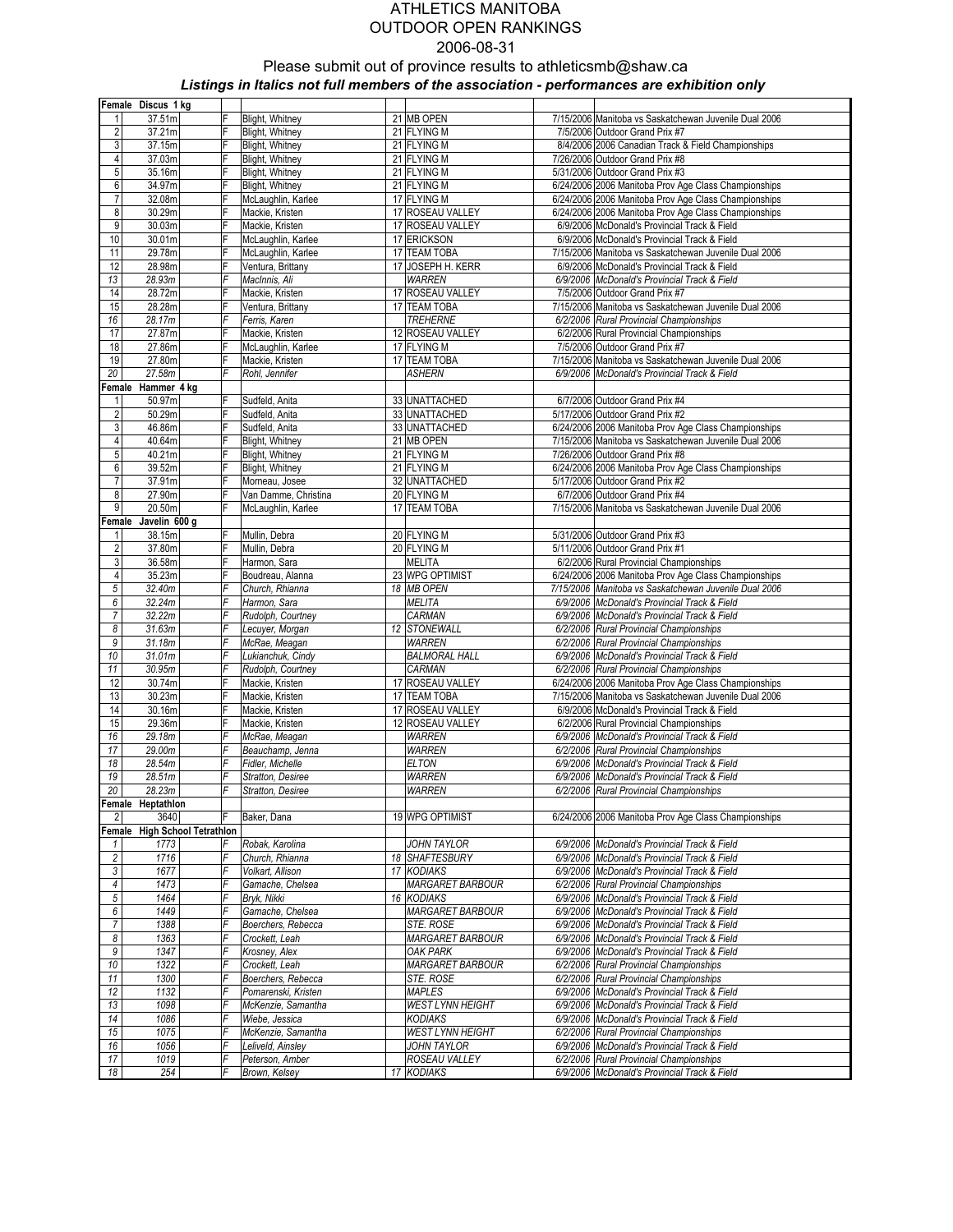|                         | Male 100m Dash     |                  |              |                      |                            |                                                                                         |
|-------------------------|--------------------|------------------|--------------|----------------------|----------------------------|-----------------------------------------------------------------------------------------|
| 1                       | 11.08              | $3.5$ F          |              | Fields, Steffan      | 23 FLYING M                | 6/7/2006 Outdoor Grand Prix #4                                                          |
| $\overline{\mathbf{c}}$ | 11.16              |                  | F            | Fields, Steffan      | 23 FLYING M                | 5/17/2006 Outdoor Grand Prix #2                                                         |
| 3                       | 11.18              | $+0.0$ F         |              | Labbe, Nathan        | 18 MB OPEN                 | 7/15/2006 Manitoba vs Saskatchewan Juvenile Dual 2006                                   |
| 4                       | 11.28              | $3.5$ F          |              | Kilcullen, Sheldon   | 21 U OF MANITOBA           | 6/7/2006 Outdoor Grand Prix #4                                                          |
| $5\overline{)}$         | 11.29              | NWI M            |              | Caines, Cliff        | 27 WPG OPTIMIST            | 8/19/2006 International Meeting of Combined Events                                      |
| 6                       | 11.30              | $-0.7$ F         |              | Labbe, Nathan        | 18 WPG OPTIMIST            | 7/26/2006 Outdoor Grand Prix #8                                                         |
| $6 \,$                  | 11.30              | NWI F            |              | Labbe, Nathan        | 18 MCCREARY                | 6/9/2006 McDonald's Provincial Track & Field                                            |
| 8                       | 11.33              | $2.2$ F          |              | Fields, Steffan      | 23 FLYING M                | 6/24/2006 2006 Manitoba Prov Age Class Championships                                    |
| 9                       | 11.37              | $-0.6$ P         |              | Durand, Zacharie     | 17 MBNW                    | 8/12/2006 Legion National Track & Field Championships                                   |
| 10                      | 11.42              | $-0.2$ P         |              | Labbe, Nathan        | 18 WPG OPTIMIST            | 7/21/2006 Canadian Junior Track & Field Championships                                   |
| 10                      | 11.42              | $+0.0$ F         |              | Szczepaniak, David   | 18 MB OPEN                 | 7/15/2006 Manitoba vs Saskatchewan Juvenile Dual 2006                                   |
| 12                      | 11.47              | $0.9$ F          |              | Szczepaniak, David   | 18 BISON TRACK& FI         | 6/24/2006 2006 Manitoba Prov Age Class Championships                                    |
| 13                      | 11.48              | NWI P            |              | Seidu, Obed          | 18 JOHN TAYLOR             | 6/9/2006 McDonald's Provincial Track & Field                                            |
|                         | 11.51              | $3.5$ F          |              |                      |                            |                                                                                         |
| 14<br>14                | 11.51              | $-1.3$ F         |              | Kelly, David         | 20 PA RUNNING C<br>17 MBNW | 6/7/2006 Outdoor Grand Prix #4                                                          |
|                         |                    | $2.2$ F          |              | Durand, Zacharie     |                            | 8/12/2006 Legion National Track & Field Championships                                   |
| 16                      | 11.52              |                  |              | Kilcullen, Sheldon   | 21 BISON TRACK& FI         | 6/24/2006 2006 Manitoba Prov Age Class Championships<br>5/17/2006 Outdoor Grand Prix #2 |
| 16                      | 11.52              |                  | F            | Moeller, Clark       | 19 BISON TRACK& FI         |                                                                                         |
| 18                      | 11.54              | NWI P            |              | Lockerby, Brandon    | <b>ELTON</b>               | 6/9/2006 McDonald's Provincial Track & Field                                            |
| 18                      | 11.54              | $-1.8$ P         |              | Szczepaniak, David   | 18 BISON TRACK& FI         | 7/21/2006 Canadian Junior Track & Field Championships                                   |
| 20                      | 11.58              | NWI P            |              | Durand, Zacharie     | 17 ST. JOACHIM             | 6/9/2006 McDonald's Provincial Track & Field                                            |
| 20                      | 11.58              | NWI P            |              | Labbe, Nathan        | 18 MCCREARY                | 6/9/2006 McDonald's Provincial Track & Field                                            |
| 20                      | 11.58              | NWI F            |              | Seidu, Obed          | 18 JOHN TAYLOR             | 5/17/2006 Outdoor Grand Prix #2                                                         |
|                         | Male 100m Dash T44 |                  |              |                      |                            |                                                                                         |
| 1                       | 14.05              | $+1.6$ F         |              | Haywood, Kevin       | 27 WPG OPTIMIST            | 7/6/2006 2006 National Paralympic Championships                                         |
| $\overline{2}$          | 14.17              | $+0.0$ F         |              | Haywood, Kevin       | 27 WPG OPTIMIST            | 6/30/2006 US Paralympic Track & Field Championships                                     |
|                         | Male 100m Dash T54 |                  |              |                      |                            |                                                                                         |
|                         | 14.97              | $+2.9$ F         |              | Matheson, Colin      | 7 UNATTACHED               | 7/6/2006 2006 National Paralympic Championships                                         |
| $\overline{2}$          | 15.44              | $+0.3$ P         |              | Matheson, Colin      | 7 UNATTACHED               | 6/30/2006 US Paralympic Track & Field Championships                                     |
| 3                       | 15.48              | $-0.2$ S         |              | Matheson, Colin      | 7 UNATTACHED               | 6/30/2006 US Paralympic Track & Field Championships                                     |
| 4                       | 15.58              | NWI F            |              | Matheson, Colin      | 7 UNATTACHED               | 5/17/2006 Outdoor Grand Prix #2                                                         |
| 5 <sup>1</sup>          | 15.61              | $+0.0$ F         |              | Matheson, Colin      | 7 UNATTACHED               | 6/30/2006 US Paralympic Track & Field Championships                                     |
|                         | Male 200m Dash     |                  |              |                      |                            |                                                                                         |
| $\mathbf{1}$            | 21.57              | $0.8$ F          |              | Vadeboncoeur, Nathan | 22 WPG OPTIMIST            | 6/24/2006 2006 Manitoba Prov Age Class Championships                                    |
| $\overline{2}$          | 21.65              | $+0.9$ P         |              | Vadeboncoeur, Nathan | 22 WPG OPTIMIST            | 8/4/2006 2006 Canadian Track & Field Championships                                      |
| 3                       | 22.03              | NWI F            |              | Geyson, Kris         | 20 FLYING M                | 5/11/2006 Outdoor Grand Prix #1                                                         |
| 4                       | 22.38              | $+0.0$ P         |              | Vadeboncoeur, Nathan | 22 WPG OPTIMIST            | 3/21/2006 2006 FISU Summer Games                                                        |
| 5 <sub>5</sub>          | 22.58              | $2.9$ F          |              | Ferguson, Quin       | 18 BISON TRACK& FI         | 6/24/2006 2006 Manitoba Prov Age Class Championships                                    |
| 6                       | 22.73              | NWI P            |              | Szczepaniak, David   | 18 MILES MACDONELL         | 6/9/2006 McDonald's Provincial Track & Field                                            |
| 7                       | 22.75              | NWI F            |              | Fields, Steffan      | 23 FLYING M                | 5/11/2006 Outdoor Grand Prix #1                                                         |
| 8                       | 22.76              | NWI F            |              | Durand, Zacharie     | 17 WPG OPTIMIST            | 5/11/2006 Outdoor Grand Prix #1                                                         |
| 9                       | 22.78              | NWI <sup>F</sup> |              | Ferguson, Quin       | 18 VINCENT MASSEY          | 6/9/2006 McDonald's Provincial Track & Field                                            |
| 9                       | 22.78              | $-1.5$ F         |              | Labbe, Nathan        | 18 MB OPEN                 | 7/15/2006 Manitoba vs Saskatchewan Juvenile Dual 2006                                   |
| 11                      | 22.83              | $-1.6$ F         |              | Labbe, Nathan        | 18 WPG OPTIMIST            | 7/5/2006 Outdoor Grand Prix #7                                                          |
| 12                      | 22.87              | $0.8$ F          |              | Fields, Steffan      | 23 FLYING M                | 6/24/2006 2006 Manitoba Prov Age Class Championships                                    |
| 13                      | 23.03              | NWI F            |              | Labbe, Nathan        | 18 WPG OPTIMIST            | 5/11/2006 Outdoor Grand Prix #1                                                         |
| 14                      | 23.05              | $-1.5$ F         |              | Szczepaniak, David   | 18 MB OPEN                 | 7/15/2006 Manitoba vs Saskatchewan Juvenile Dual 2006                                   |
| 15                      | 23.06              | $+1.0$ P         |              | Durand, Zacharie     | 17 MBNW                    | 8/12/2006 Legion National Track & Field Championships                                   |
| 16                      | 23.15              | NWI F            |              | Durand, Zacharie     | 17 ST. JOACHIM             | 6/9/2006 McDonald's Provincial Track & Field                                            |
| 17                      | 23.16              |                  | F            | Durand, Zacharie     | 17 TEAM TOBA               | 7/15/2006 Manitoba vs Saskatchewan Juvenile Dual 2006                                   |
| 17                      | 23.16              | NWI F            |              | Ternowetsky, Jessey  | 18 SISLER                  | 6/9/2006 McDonald's Provincial Track & Field                                            |
| 19                      | 23.22              | $-1.5$ F         |              | Kelly, David         | 20 MB OPEN                 | 7/15/2006 Manitoba vs Saskatchewan Juvenile Dual 2006                                   |
| 20                      | 23.25              | NWI P            |              | Ferguson, Quin       | 18 VINCENT MASSEY          | 6/9/2006 McDonald's Provincial Track & Field                                            |
|                         | Male 200m Dash T54 |                  |              |                      |                            |                                                                                         |
| 1                       | 26.45              | $+0.4$ P         |              | Matheson, Colin      | 7 UNATTACHED               | 6/30/2006 US Paralympic Track & Field Championships                                     |
| $\overline{2}$          | 26.75              | $+0.0$ S         |              | Matheson, Colin      | 7 UNATTACHED               | 6/30/2006 US Paralympic Track & Field Championships                                     |
| $\overline{3}$          | 26.78              | $+0.7$ F         |              | Matheson, Colin      | 7 UNATTACHED               | 7/6/2006 2006 National Paralympic Championships                                         |
| $\overline{4}$          | 26.86              | $+0.0$ F         |              | Matheson, Colin      | 7 UNATTACHED               | 6/30/2006 US Paralympic Track & Field Championships                                     |
|                         | Male 400m Dash     |                  |              |                      |                            |                                                                                         |
|                         | 46.86              |                  | F            | Vadeboncoeur, Nathan | 22 WPG OPTIMIST            | 8/4/2006 2006 Canadian Track & Field Championships                                      |
| 2                       | 47.02              |                  | $\mathsf{P}$ | Vadeboncoeur, Nathan | 22 WPG OPTIMIST            | 8/4/2006 2006 Canadian Track & Field Championships                                      |
| 3                       | 47.07              |                  | F            | Vadeboncoeur, Nathan | 22 WPG OPTIMIST            | 7/26/2006 Outdoor Grand Prix #8                                                         |
| 4                       | 47.37              |                  | F            | Vadeboncoeur, Nathan | 22 WPG OPTIMIST            | 6/24/2006 2006 Manitoba Prov Age Class Championships                                    |
| 5 <sub>5</sub>          | 49.17              |                  | F            | Ferguson, Quin       | 18 BISON TRACK& FI         | 6/24/2006 2006 Manitoba Prov Age Class Championships                                    |
| $\boldsymbol{6}$        | 49.24              |                  | F            | Ferguson, Quin       | 18 BISON TRACK& FI         | 7/21/2006 Canadian Junior Track & Field Championships                                   |
| 7                       | 49.48              |                  | $\mathsf{P}$ | Ferguson, Quin       | 18 BISON TRACK& FI         | 7/21/2006 Canadian Junior Track & Field Championships                                   |
| $\bf 8$                 | 50.42              |                  | F            | Ferguson, Quin       | 18 VINCENT MASSEY          | 6/9/2006 McDonald's Provincial Track & Field                                            |
| 9                       | 50.44              |                  | M            | Caines, Cliff        | 27 WPG OPTIMIST            | 8/19/2006 International Meeting of Combined Events                                      |
| 10                      | 50.64              |                  | F            | Durand, Zacharie     | 17 MBNW                    | 8/12/2006 Legion National Track & Field Championships                                   |
| 11                      | 50.71              |                  | F            | Schellenberg, Andrew | 19 BISON TRACK& FI         | 6/24/2006 2006 Manitoba Prov Age Class Championships                                    |
|                         |                    |                  |              |                      |                            |                                                                                         |
| 12                      | 51.42              |                  | F            | Schellenberg, Andrew | 19 MB OPEN                 | 7/15/2006 Manitoba vs Saskatchewan Juvenile Dual 2006                                   |
| 13                      | 51.55              |                  | P            | Ferguson, Quin       | 18 VINCENT MASSEY (        | 6/9/2006 McDonald's Provincial Track & Field                                            |
| 14                      | 51.74              |                  | F            | Kelly, David         | 20 PA RUNNING C            | 6/7/2006 Outdoor Grand Prix #4                                                          |
| 15                      | 51.95              |                  | F            | Kilcullen, Sheldon   | 21 BISON TRACK& FI         | 5/17/2006 Outdoor Grand Prix #2                                                         |
| 16                      | 52.26              |                  | F            | Kelly, David         | 20 PA RUNNING C            | 5/17/2006 Outdoor Grand Prix #2                                                         |
| 17                      | 52.63              |                  | F            | Kelly, David         | 20 MB OPEN                 | 7/15/2006 Manitoba vs Saskatchewan Juvenile Dual 2006                                   |
| 18                      | 52.93              |                  | F            | Kelly, David         | 20 PA RUNNING C            | 6/24/2006 2006 Manitoba Prov Age Class Championships                                    |
| 19                      | 52.97              |                  | F            | Lowry, Matthew       | NEEPAWA                    | 6/9/2006 McDonald's Provincial Track & Field                                            |
| 20                      | 53.07              |                  | F            | Kelly, David         | 20 PA RUNNING C            | 7/26/2006 Outdoor Grand Prix #8                                                         |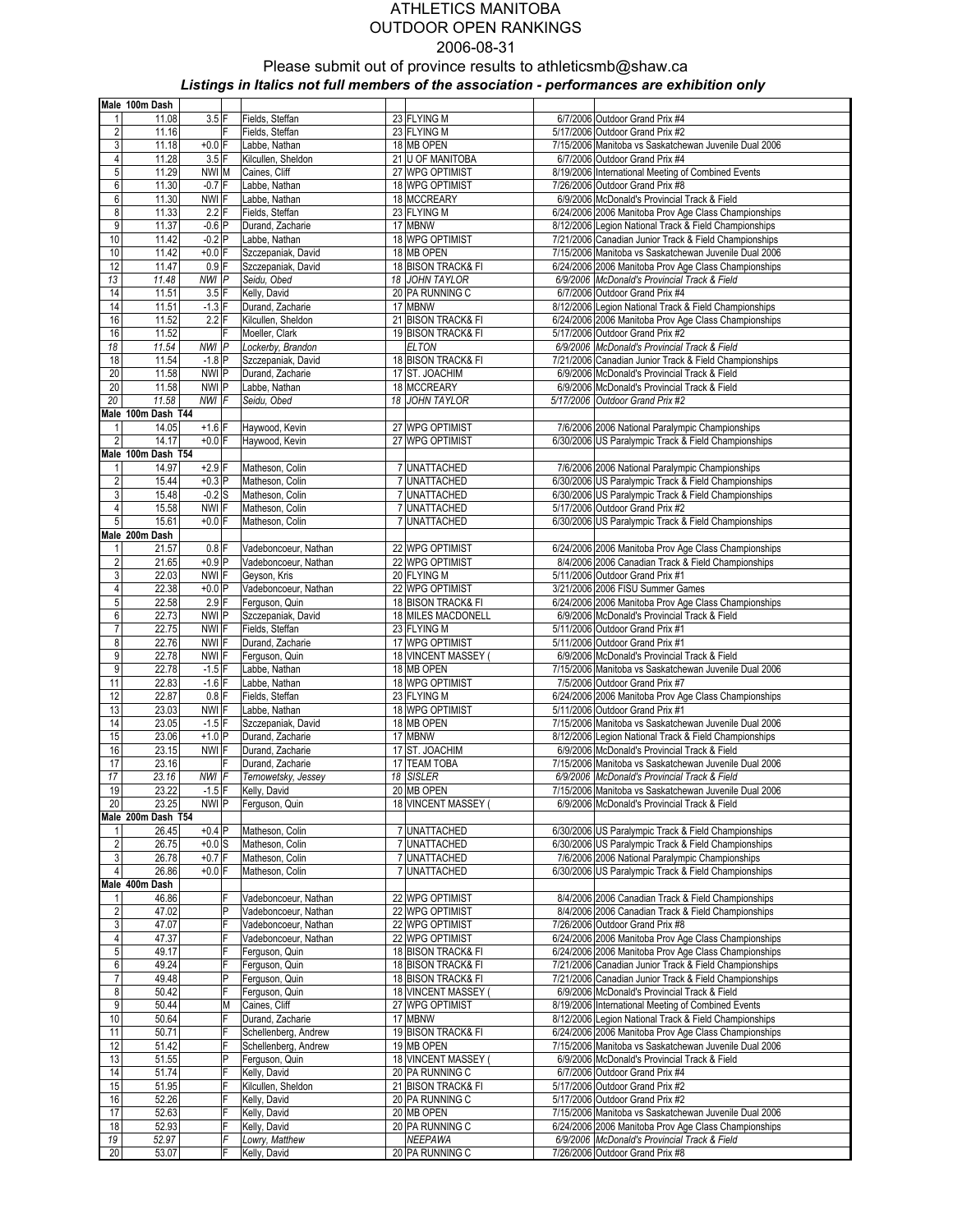|                         | Male 400m Dash T54        |                |                              |                            |                                                                  |
|-------------------------|---------------------------|----------------|------------------------------|----------------------------|------------------------------------------------------------------|
| 1                       | 50.05                     | F              | Matheson, Colin              | 7 UNATTACHED               | 6/30/2006 US Paralympic Track & Field Championships              |
| $\sqrt{2}$              | 50.56                     | S              | Matheson, Colin              | 7 UNATTACHED               | 6/30/2006 US Paralympic Track & Field Championships              |
| $\mathbf{3}$            | 50.93                     | F              | Matheson, Colin              | 7 UNATTACHED               | 7/6/2006 2006 National Paralympic Championships                  |
| $\overline{4}$          | 51.19                     | P              | Matheson, Colin              | 7 UNATTACHED               | 6/30/2006 US Paralympic Track & Field Championships              |
|                         | Male 800m Run             |                |                              |                            |                                                                  |
| 1                       | 1:53.65                   | F              | Jerema, Sam                  | 23 BISON TRACK& FI         | 6/11/2006 Victoria International Track Classic                   |
| $\mathbf{1}$            | 1:53.65                   | F              | Jerema, Sam                  | 23 BISON TRACK& FI         | 6/6/2006 Kajaks International                                    |
| 3                       | 1:54.71                   | F              | Schellenberg, Andrew         | 19 PA RUNNING C            | 6/6/2006 Kajaks International                                    |
| $\overline{\mathbf{4}}$ | 1:55.37                   | F              | Jerema, Sam                  | 23 BISON TRACK& FI         | 5/11/2006 Outdoor Grand Prix #1                                  |
| 5                       | 1:55.50                   | F              | Jerema, Sam                  | 23 BISON TRACK& FI         | 7/5/2006 Outdoor Grand Prix #7                                   |
| 6                       | 1:55.57                   | F              | Schellenberg, Andrew         | 19 PA RUNNING C            | 7/5/2006 Outdoor Grand Prix #7                                   |
| $\overline{7}$          | 1:55.74                   | P              | Schellenberg, Andrew         | 19 PA RUNNING C            | 7/21/2006 Canadian Junior Track & Field Championships            |
| 8                       | 1:56.04                   | F              | Schellenberg, Andrew         | 19 BISON TRACK& FI         | 6/24/2006 2006 Manitoba Prov Age Class Championships             |
| 9                       | 1:56.33                   | F              | Schellenberg, Andrew         | 19 PA RUNNING C            | 6/11/2006 Victoria International Track Classic                   |
| 10                      | 1:57.60                   | F              | Carr, Paul                   | 20 BISON TRACK& FI         | 5/11/2006 Outdoor Grand Prix #1                                  |
| 11                      | 1:57.62                   | F              | Schellenberg, Andrew         | 19 BISON TRACK& FI         | 5/11/2006 Outdoor Grand Prix #1                                  |
| 12                      | 1:58.72                   | F              | Schellenberg, Andrew         | 19 PA RUNNING C            | 6/4/2006 Abbotsford International Classic                        |
| 13                      | 1:59.96                   | F              | Ferguson, Quin               | 18 VINCENT MASSEY          | 6/9/2006 McDonald's Provincial Track & Field                     |
| 14                      | 2:00.25                   | F              | Miller, Greg                 | 17 WPG OPTIMIST            | 5/31/2006 Outdoor Grand Prix #3                                  |
| 15                      | 2:00.27                   | F              | Kury, David                  | 19 BISON TRACK& FI         | 6/24/2006 2006 Manitoba Prov Age Class Championships             |
| 16                      | 2:00.48                   | F              | Miller, Greg                 | 17 KELVIN                  | 6/9/2006 McDonald's Provincial Track & Field                     |
| 17                      | 2:01.31                   | $\overline{F}$ | Barnett, Colin               | 17 WPG OPTIMIST            | 6/24/2006 2006 Manitoba Prov Age Class Championships             |
| 18                      | 2:01.44                   | F<br>F         | Kury, David                  | 19 BISON TRACK& FI         | 5/31/2006 Outdoor Grand Prix #3                                  |
| 18                      | 2:01.44                   | F              | Brown, Alastair              | 16 WPG OPTIMIST            | 6/24/2006 2006 Manitoba Prov Age Class Championships             |
| 20                      | 2:01.66                   |                | Miller, Greg                 | 17 TEAM TOBA               | 7/15/2006 Manitoba vs Saskatchewan Juvenile Dual 2006            |
| 1                       | Male 1500m Run<br>3:50.30 | F              | Jerema, Sam                  | 23 BISON TRACK& FI         | 6/11/2006 Victoria International Track Classic                   |
| $\overline{\mathbf{c}}$ | 3:50.68                   | F              | Jerema, Sam                  | 23 PA RUNNING C            | 6/4/2006 Abbotsford International Classic                        |
| 3                       | 3:52.84                   | F              | Jerema, Sam                  | 23 BISON TRACK& FI         | 6/24/2006 2006 Manitoba Prov Age Class Championships             |
| $\overline{4}$          | 3:56.66                   | F              | Jerema, Sam                  | 23 BISON TRACK& FI         | 5/17/2006 Outdoor Grand Prix #2                                  |
| 5                       | 4:02.24                   | F              | Carr, Paul                   | 20 BISON TRACK& FI         | 5/17/2006 Outdoor Grand Prix #2                                  |
| 6                       | 4:05.86                   | F              | Barnett, Colin               | 17 WPG OPTIMIST            | 6/24/2006 2006 Manitoba Prov Age Class Championships             |
| $\boldsymbol{7}$        | 4:06.76                   | F              | Barnett, Colin               | 17 MBNW                    | 8/12/2006 Legion National Track & Field Championships            |
| 8                       | 4:09.34                   | F              | Brown, Alastair              | 16 WPG OPTIMIST            | 6/24/2006 2006 Manitoba Prov Age Class Championships             |
| 9                       | 4:10.35                   | F              | Brown, Alastair              | 16 TEAM TOBA               | 7/15/2006 Manitoba vs Saskatchewan Juvenile Dual 2006            |
| 10                      | 4:10.98                   | F              | Miller, Greg                 | 17 KELVIN                  | 6/9/2006 McDonald's Provincial Track & Field                     |
| 11                      | 4:11.00                   | F              | Barnett, Colin               | 17 TEAM TOBA               | 7/15/2006 Manitoba vs Saskatchewan Juvenile Dual 2006            |
| 12                      | 4:12.96                   | F              | Laurier, Joel                | 17 LOUIS-RIEL              | 6/24/2006 2006 Manitoba Prov Age Class Championships             |
| 13                      | 4:13.76                   | F              | Laurier, Joel                | 17 COLLEGE LOUIS RI        | 6/9/2006 McDonald's Provincial Track & Field                     |
| 14                      | 4:15.53                   | F              | Penner, Adam                 | 20 BISON TRACK& FI         | 6/24/2006 2006 Manitoba Prov Age Class Championships             |
| 15                      | 4:16.14                   | F              | Man, Mitchell                | 17 TEAM TOBA               | 7/15/2006 Manitoba vs Saskatchewan Juvenile Dual 2006            |
| 16                      | 4:16.68                   | F              | Laurier, Joel                | 17 TEAM TOBA               | 7/15/2006 Manitoba vs Saskatchewan Juvenile Dual 2006            |
| 17                      | 4:16.83                   | F              | Penner, Adam                 | 20 BISON TRACK& FI         | 5/17/2006 Outdoor Grand Prix #2                                  |
| 18                      | 4:17.03                   | F              | Barnett, Colin               | 17 KELVIN                  | 6/9/2006 McDonald's Provincial Track & Field                     |
| 19                      | 4:17.64                   | F              | Brown, Alastair              | 16 GRANT PARK              | 6/9/2006 McDonald's Provincial Track & Field                     |
| 20                      | 4:17.77                   | F              | Gallaway, Marshall           | 17 UNATTACHED              | 6/24/2006 2006 Manitoba Prov Age Class Championships             |
|                         | Male 3000m Run            |                |                              |                            |                                                                  |
| 1                       | 8:50.81                   |                | Peters, Blair                | 17 VINCENT MASSEY          | 6/9/2006 McDonald's Provincial Track & Field                     |
| $\overline{c}$          | 8:53.24                   | F              | Miller, Greg                 | 17 MBNW                    | 8/12/2006 Legion National Track & Field Championships            |
| 3                       | 9:01.57                   | F              | Miller, Greg                 | 17 KELVIN<br>36 UNATTACHED | 6/9/2006 McDonald's Provincial Track & Field                     |
| $\overline{4}$          | 9:09.92                   | F<br>F         | Samuel, Dane                 | 20 BISON TRACK& FI         | 7/5/2006 Outdoor Grand Prix #7<br>7/5/2006 Outdoor Grand Prix #7 |
| 5<br>6                  | 9:11.68<br>9:12.11        | F              | Penner, Adam<br>Penner, Adam | 20 BISON TRACK& FI         | 5/31/2006 Outdoor Grand Prix #3                                  |
| $\overline{7}$          | 9:15.78                   |                | Penner, Adam                 | 20 BISON TRACK& FI         | 5/11/2006 Outdoor Grand Prix #1                                  |
| $\bf 8$                 | 9:18.12                   | F              | Samuel, Dane                 | 36 UNATTACHED              | 6/24/2006 2006 Manitoba Prov Age Class Championships             |
| 9                       | 9:18.25                   | F              | Laurier, Joel                | 17 MBNW                    | 8/12/2006 Legion National Track & Field Championships            |
| 10                      | 9:20.27                   | F              | Laurier, Joel                | 17 LOUIS-RIEL              | 7/5/2006 Outdoor Grand Prix #7                                   |
| 11                      | 9:26.20                   | F              | Penner, Adam                 | 20 MB OPEN                 | 7/15/2006 Manitoba vs Saskatchewan Juvenile Dual 2006            |
| 12                      | 9:33.16                   | F              | deJong, Calvary              | 20 MB OPEN                 | 7/15/2006 Manitoba vs Saskatchewan Juvenile Dual 2006            |
| 13                      | 9:39.47                   | F              | Gallaway, Marshall           | 17 UNATTACHED              | 6/24/2006 2006 Manitoba Prov Age Class Championships             |
| 14                      | 9:43.17                   | F              | Gallaway, Marshall           | 17 NEELIN                  | 6/9/2006 McDonald's Provincial Track & Field                     |
| 15                      | 9:44.60                   | F              | Nicol-Samuel, Delohnni       | 15 VINCENT MASSEY (        | 6/9/2006 McDonald's Provincial Track & Field                     |
| 16                      | 9:47.03                   | F              | Lang, Dennis                 | 55 BISON TRACK& FI         | 7/5/2006 Outdoor Grand Prix #7                                   |
| 17                      | 9:48.40                   | F              | Gallaway, Marshall           | 17 TEAM TOBA               | 7/15/2006 Manitoba vs Saskatchewan Juvenile Dual 2006            |
| 18                      | 9:48.94                   | F              | Dueck, Scott                 | 16 ROSENORT                | 6/9/2006 McDonald's Provincial Track & Field                     |
| 19                      | 9:49.78                   | F              | Ottenbreit, Yanik            | 16 COLLEGE LOUIS RI        | 6/9/2006 McDonald's Provincial Track & Field                     |
| 20                      | 9:50.14                   | F              | Ottenbreit, Yanik            | 16 LOUIS-RIEL              | 6/24/2006 2006 Manitoba Prov Age Class Championships             |
|                         | Male 5000m Run            |                |                              |                            |                                                                  |
| 1                       | 16:22.46                  | F              | Belof, Chris                 | 24 BISON TRACK& FI         | 7/26/2006 Outdoor Grand Prix #8                                  |
| $\overline{2}$          | 16:48.28                  | F              | Penner, Adam                 | 20 BISON TRACK& FI         | 7/26/2006 Outdoor Grand Prix #8                                  |
| 3 <sup>1</sup>          | 17:21.65                  | F              | Lang, Dennis                 | 55 BISON TRACK& FI         | 7/26/2006 Outdoor Grand Prix #8                                  |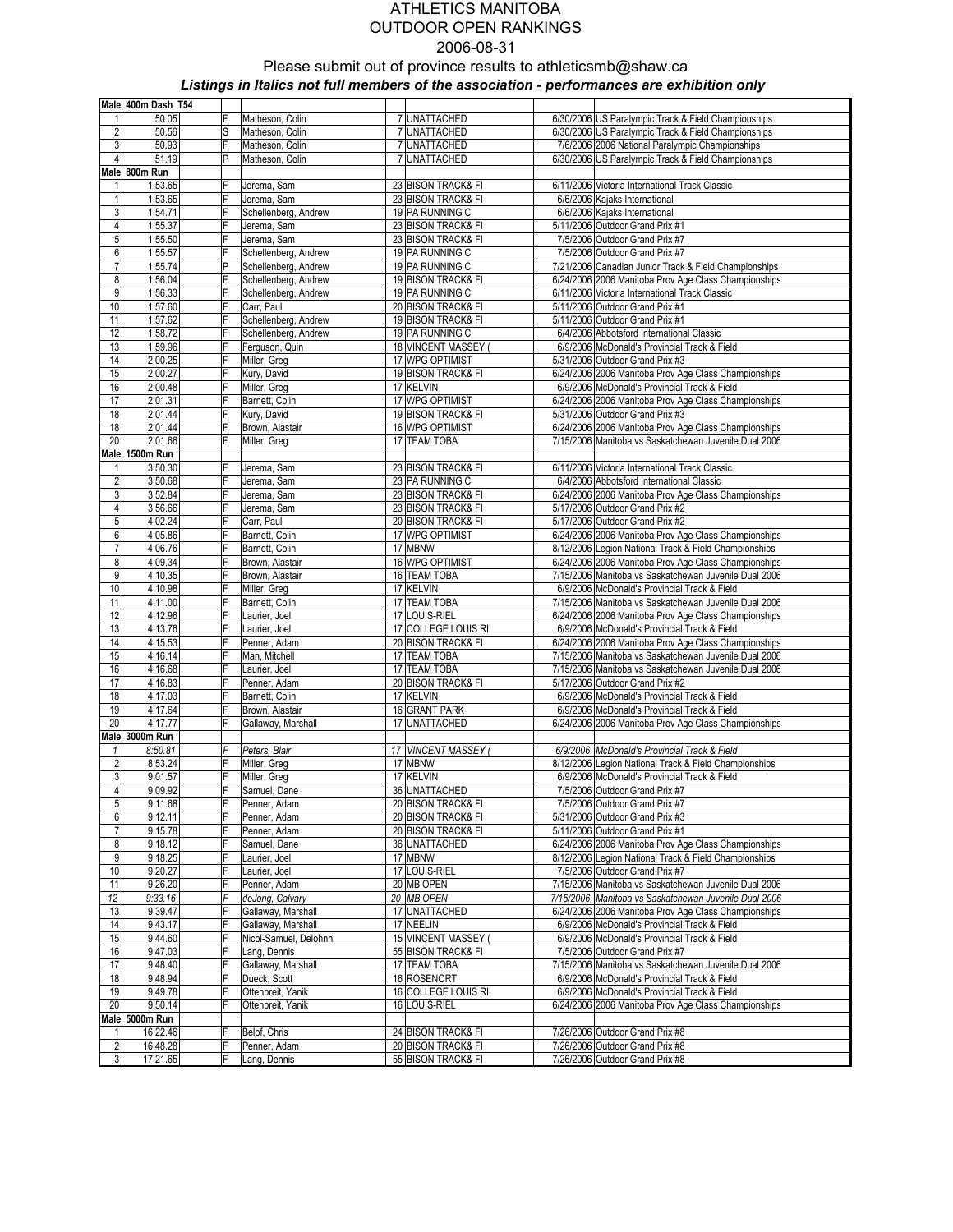# ATHLETICS MANITOBA OUTDOOR OPEN RANKINGS 2006-08-31 Please submit out of province results to athleticsmb@shaw.ca

Listings in Italics not full members of the association - performances are exhibition only

|                | Male 110m Hurdles 1.067m-9.14m            |                |  |                                    |  |                                 |  |                                                                                                               |  |  |  |  |
|----------------|-------------------------------------------|----------------|--|------------------------------------|--|---------------------------------|--|---------------------------------------------------------------------------------------------------------------|--|--|--|--|
| 1              | 13.70                                     | $+1.7 F$       |  | MacLeod, Jared                     |  | 26 WPG OPTIMIST                 |  | 3/21/2006 2006 FISU Summer Games                                                                              |  |  |  |  |
| $\sqrt{2}$     | 13.71                                     | $+2.0$ F       |  | MacLeod, Jared                     |  | 26 WPG OPTIMIST                 |  | 8/4/2006 2006 Canadian Track & Field Championships                                                            |  |  |  |  |
| 3              | 13.78                                     | $+1.5$ P       |  | MacLeod, Jared                     |  | 26 WPG OPTIMIST                 |  | 8/4/2006 2006 Canadian Track & Field Championships                                                            |  |  |  |  |
| 4              | 13.80                                     | $+0.0$ P       |  | MacLeod, Jared                     |  | 26 WPG OPTIMIST                 |  | 3/21/2006 2006 FISU Summer Games                                                                              |  |  |  |  |
| 5              | 13.83                                     | $+1.4$ F       |  | MacLeod, Jared                     |  | 26 WPG OPTIMIST                 |  | 7/27/2006 Championnats Provinciaux ete 2006 Quebec                                                            |  |  |  |  |
| 6              | 14.11                                     | $-0.5$ F       |  | MacLeod, Jared                     |  | 26 WPG OPTIMIST                 |  | 7/5/2006 Outdoor Grand Prix #7                                                                                |  |  |  |  |
| $\overline{7}$ | 14.24                                     | $+0.0$ F       |  | MacLeod, Jared                     |  | 26 WPG OPTIMIST                 |  | 6/24/2006 2006 Manitoba Prov Age Class Championships                                                          |  |  |  |  |
| 9              | 15.38                                     | NWI M          |  | Caines, Cliff                      |  | 27 WPG OPTIMIST                 |  | 8/19/2006 International Meeting of Combined Events                                                            |  |  |  |  |
| 10             | 16.49                                     | $+0.6$ P       |  | Fehr, Brendyn                      |  | 18 UNATTACHED                   |  | 7/21/2006 Canadian Junior Track & Field Championships                                                         |  |  |  |  |
| 11             | 17.77                                     | $+0.0 F$       |  | Straker, Anthony                   |  | 37 WPG OPTIMIST                 |  | 6/24/2006 2006 Manitoba Prov Age Class Championships                                                          |  |  |  |  |
|                | Male High School 100m Hurdles 0.914m-8.5m |                |  |                                    |  |                                 |  |                                                                                                               |  |  |  |  |
|                | 14.83                                     | NWI F          |  | Fehr, Brendyn                      |  | 12 MORDEN                       |  | 6/2/2006 Rural Provincial Championships                                                                       |  |  |  |  |
| $\overline{2}$ | 14.88                                     | NWI F          |  | Fehr, Brendyn                      |  | 18 MORDEN                       |  | 6/9/2006 McDonald's Provincial Track & Field                                                                  |  |  |  |  |
| 3              | 14.92                                     | NWI P          |  | Smook, Troy                        |  | SHEVCHENKO                      |  | 6/9/2006 McDonald's Provincial Track & Field                                                                  |  |  |  |  |
| 4              | 14.93                                     | NWI P          |  | Fehr, Brendyn                      |  | 12 MORDEN                       |  | 6/2/2006 Rural Provincial Championships                                                                       |  |  |  |  |
| 5              | 15.03                                     | NWI P          |  | Fehr, Brendyn                      |  | 18 MORDEN                       |  | 6/9/2006 McDonald's Provincial Track & Field                                                                  |  |  |  |  |
| 6              | 15.11                                     | NWI P          |  | Penner, Dwayne                     |  | SHEVCHENKO                      |  | 6/2/2006 Rural Provincial Championships                                                                       |  |  |  |  |
| 7              | 15.31                                     | NWI P          |  | Tully, Blair                       |  | 11 WARREN                       |  | 6/2/2006 Rural Provincial Championships                                                                       |  |  |  |  |
| 8              | 15.32                                     | NWI P          |  | Smook, Troy                        |  | SHEVCHENKO                      |  | 6/2/2006 Rural Provincial Championships                                                                       |  |  |  |  |
| 9              | 15.35                                     | NWI P          |  | Martin, Shane                      |  | <b>MAPLES</b>                   |  | 6/9/2006 McDonald's Provincial Track & Field                                                                  |  |  |  |  |
| 10             | 15.40                                     | NWI F          |  | Smook, Troy                        |  | SHEVCHENKO                      |  | 6/9/2006 McDonald's Provincial Track & Field                                                                  |  |  |  |  |
| 11             | 15.45                                     | NWI F          |  | Penner, Dwayne                     |  | SHEVCHENKO                      |  | 6/2/2006 Rural Provincial Championships                                                                       |  |  |  |  |
| 12             | 15.54                                     | NWI F          |  | Smook, Troy                        |  | SHEVCHENKO                      |  | 6/2/2006 Rural Provincial Championships                                                                       |  |  |  |  |
| 13             | 15.63                                     | NWI F          |  | Finnson, Curtis                    |  | 15 ARBORG                       |  | 6/9/2006 McDonald's Provincial Track & Field                                                                  |  |  |  |  |
| 14             | 15.67                                     | NWI F          |  | Wooram, Kang                       |  | <b>VINCENT MASSEY</b>           |  | 6/9/2006 McDonald's Provincial Track & Field                                                                  |  |  |  |  |
| 15             | 15.69                                     | NWI F          |  | Brambilla, Andrew                  |  | COLLEGE JEANNE S                |  | 6/9/2006 McDonald's Provincial Track & Field                                                                  |  |  |  |  |
| 16             | 15.73                                     | NWI P          |  | Lowry, Matthew                     |  | NEEPAWA                         |  | 6/2/2006 Rural Provincial Championships                                                                       |  |  |  |  |
| 17             | 15.77                                     | NWI P<br>NWI P |  | Brambilla, Andrew                  |  | COLLEGE JEANNE S                |  | 6/9/2006 McDonald's Provincial Track & Field<br>6/9/2006 McDonald's Provincial Track & Field                  |  |  |  |  |
| 18<br>19       | 15.81<br>15.84                            | NWI P          |  | Lazo, Johnny<br>Finnson, Curtis    |  | <b>GARDEN CITY</b><br>15 ARBORG |  | 6/9/2006 McDonald's Provincial Track & Field                                                                  |  |  |  |  |
| 20             | 15.93                                     | NWI F          |  | Tully, Blair                       |  | 11 WARREN                       |  | 6/2/2006 Rural Provincial Championships                                                                       |  |  |  |  |
|                | Male 400m Hurdles 0.914m                  |                |  |                                    |  |                                 |  |                                                                                                               |  |  |  |  |
| 1              | 1:01.24                                   | F              |  | Tully, Blair                       |  | 17 WPG OPTIMIST                 |  | 6/24/2006 2006 Manitoba Prov Age Class Championships                                                          |  |  |  |  |
| $\overline{2}$ | 1:04.60                                   | F              |  | Tully, Blair                       |  | 17 WPG OPTIMIST                 |  | 5/17/2006 Outdoor Grand Prix #2                                                                               |  |  |  |  |
|                | Male 3000m StplCh                         |                |  |                                    |  |                                 |  |                                                                                                               |  |  |  |  |
| 1              | 10:02.76                                  | F              |  | Miller, Greg                       |  | 17 WPG OPTIMIST                 |  | 6/24/2006 2006 Manitoba Prov Age Class Championships                                                          |  |  |  |  |
| $\overline{2}$ | 10:06.46                                  | F              |  | Miller, Greg                       |  | 17 TEAM TOBA                    |  | 7/15/2006 Manitoba vs Saskatchewan Juvenile Dual 2006                                                         |  |  |  |  |
| 3              | 10:07.11                                  | F              |  | Miller, Greg                       |  | 17 WPG OPTIMIST                 |  | 5/17/2006 Outdoor Grand Prix #2                                                                               |  |  |  |  |
|                | Male High Jump                            |                |  |                                    |  |                                 |  |                                                                                                               |  |  |  |  |
| 1              | 2.05m                                     | M              |  | Caines, Cliff                      |  | 27 WPG OPTIMIST                 |  | 8/19/2006 International Meeting of Combined Events                                                            |  |  |  |  |
| $\overline{2}$ | 1.97m                                     | F              |  | Rodewald, Lucas                    |  | 16 MBNW                         |  | 8/12/2006 Legion National Track & Field Championships                                                         |  |  |  |  |
| 3              | 1.93m                                     | P              |  | Rodewald, Lucas                    |  | 16 WPG OPTIMIST                 |  | 7/21/2006 Canadian Junior Track & Field Championships                                                         |  |  |  |  |
| 4              | 1.90m                                     | F              |  | Rodewald, Lucas                    |  | 16 WPG OPTIMIST                 |  | 6/24/2006 2006 Manitoba Prov Age Class Championships                                                          |  |  |  |  |
| 4              | 1.90m                                     | F              |  | Rodewald, Lucas                    |  | 16 WPG OPTIMIST                 |  | 7/5/2006 Outdoor Grand Prix #7                                                                                |  |  |  |  |
| 4              | 1.90m                                     | F              |  | Rodewald, Lucas                    |  | 16 VINCENT MASSEY               |  | 6/9/2006 McDonald's Provincial Track & Field                                                                  |  |  |  |  |
| 4              | 1.90m                                     | F              |  | Rodewald, Lucas                    |  | 16 TEAM TOBA                    |  | 7/15/2006 Manitoba vs Saskatchewan Juvenile Dual 2006                                                         |  |  |  |  |
| 8              | 1.85m                                     | F              |  | Rodewald, Lucas                    |  | 16 WPG OPTIMIST                 |  | 7/21/2006 Canadian Junior Track & Field Championships                                                         |  |  |  |  |
| 9              | 1.83m                                     | F              |  | Tozer, Derek                       |  | <b>WABOWDEN</b>                 |  | 6/2/2006 Rural Provincial Championships                                                                       |  |  |  |  |
| 9              | 1.83m                                     | F              |  | Arndt, Alex                        |  | 13 PIERSON                      |  | 6/2/2006 Rural Provincial Championships                                                                       |  |  |  |  |
| 11             | 1.80m                                     | F              |  | Cepulis, Dorius                    |  | <b>ELMWOOD</b>                  |  | 6/9/2006 McDonald's Provincial Track & Field                                                                  |  |  |  |  |
| 11             | 180m                                      | F              |  | Wilson, Aaron                      |  | 12 FISHER BRANCH                |  | 6/2/2006 Rural Provincial Championships                                                                       |  |  |  |  |
| 11             | 1.80m                                     | F              |  | Wilson, Aaron                      |  | 17 FISHER BRANCH                |  | 6/9/2006 McDonald's Provincial Track & Field                                                                  |  |  |  |  |
| 11             | 1.80m                                     | F              |  | Arndt, Alex                        |  | 18 PIERSON                      |  | 6/9/2006 McDonald's Provincial Track & Field                                                                  |  |  |  |  |
| 15             | 1.78m                                     | F              |  | Goerzen, Jaden                     |  | <b>ELM CREEK</b>                |  | 6/9/2006 McDonald's Provincial Track & Field                                                                  |  |  |  |  |
| 16             | 1.75m                                     | F              |  | Billings, Corey                    |  | <b>ARTHUR MEIGHEN</b>           |  | 6/2/2006 Rural Provincial Championships                                                                       |  |  |  |  |
| 16             | 1.75m                                     | F              |  | Arndt, Philip                      |  | 17 TEAM TOBA                    |  | 7/15/2006 Manitoba vs Saskatchewan Juvenile Dual 2006                                                         |  |  |  |  |
| 16             | 1.75m                                     | F              |  | Tailor, Ferosh                     |  | <b>SISLER</b>                   |  | 6/9/2006 McDonald's Provincial Track & Field                                                                  |  |  |  |  |
| 16             | 1.75m                                     | F              |  | Arndt, Philip                      |  | 17 PIERSON                      |  | 6/9/2006 McDonald's Provincial Track & Field                                                                  |  |  |  |  |
| 16             | 1.75m                                     | F              |  | <b>Billings, Corey</b>             |  | ARTHUR MEIGHEN                  |  | 6/9/2006 McDonald's Provincial Track & Field                                                                  |  |  |  |  |
| 16             | 1.75m                                     | F              |  | Marchildon-Lavoie, Thierry         |  | 16 COLLEGE LOUIS RI             |  | 6/9/2006 McDonald's Provincial Track & Field                                                                  |  |  |  |  |
| 16             | 1.75m                                     | F              |  | Gravel, Pierre                     |  | COLLEGE LOUIS RI                |  | 6/9/2006 McDonald's Provincial Track & Field                                                                  |  |  |  |  |
|                | Male Pole Vault                           |                |  |                                    |  |                                 |  |                                                                                                               |  |  |  |  |
|                | 4.40m                                     | M              |  | Caines, Cliff                      |  | 27 WPG OPTIMIST                 |  | 8/19/2006 International Meeting of Combined Events                                                            |  |  |  |  |
| 2              | 3.30m                                     | F<br>F         |  | Rodewald, Lucas                    |  | 16 MBNW                         |  | 8/12/2006 Legion National Track & Field Championships                                                         |  |  |  |  |
| 3              | 3.15m                                     | F              |  | Fehr, Brendyn                      |  | 18 MORDEN                       |  | 6/24/2006 2006 Manitoba Prov Age Class Championships<br>7/15/2006 Manitoba vs Saskatchewan Juvenile Dual 2006 |  |  |  |  |
| 3<br>5         | 3.15m<br>2.95m                            | F              |  | Rodewald, Lucas                    |  | 16 TEAM TOBA<br>16 WPG OPTIMIST |  | 6/24/2006 2006 Manitoba Prov Age Class Championships                                                          |  |  |  |  |
| 6              | 2.85m                                     | F              |  | Rodewald, Lucas<br>Rodewald, Lucas |  | 16 WPG OPTIMIST                 |  | 5/17/2006 Outdoor Grand Prix #2                                                                               |  |  |  |  |
| 7              | 2.05m                                     | F              |  | Bilenko, Vitaliy                   |  | 12 MB OPEN                      |  | 7/15/2006 Manitoba vs Saskatchewan Juvenile Dual 2006                                                         |  |  |  |  |
| 8              | 1.95m                                     | F              |  | Bilenko, Vitaliy                   |  | 12 WPG OPTIMIST                 |  | 6/24/2006 2006 Manitoba Prov Age Class Championships                                                          |  |  |  |  |
| 9              | 1.80m                                     | F              |  | Bilenko, Vitaliy                   |  | 12 WPG OPTIMIST                 |  | 5/17/2006 Outdoor Grand Prix #2                                                                               |  |  |  |  |
|                |                                           |                |  |                                    |  |                                 |  |                                                                                                               |  |  |  |  |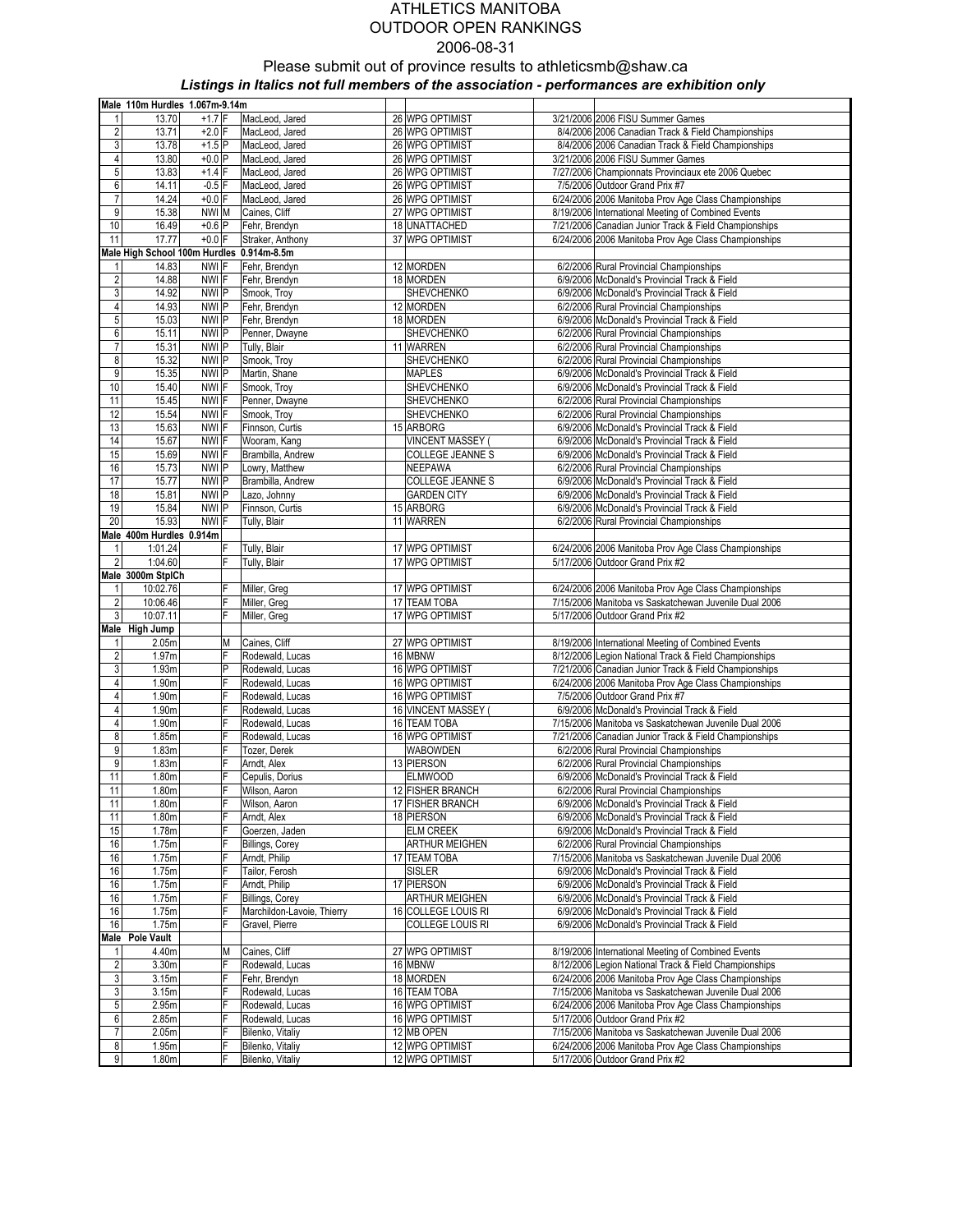|                  | Male Long Jump      |          |        |                     |    |                       |                                                                                         |
|------------------|---------------------|----------|--------|---------------------|----|-----------------------|-----------------------------------------------------------------------------------------|
| 1                | 7.41m               |          | F      | Labbe, Nathan       |    | 18 MCCREARY           | 6/9/2006 McDonald's Provincial Track & Field                                            |
| $\overline{2}$   | 7.33m               | $+0.7$ P |        | Labbe, Nathan       |    | 18 WPG OPTIMIST       | 7/21/2006 Canadian Junior Track & Field Championships                                   |
| $\overline{3}$   | 7.29m               | $-1.6$ F |        | Labbe, Nathan       |    | 18 MB OPEN            | 7/15/2006 Manitoba vs Saskatchewan Juvenile Dual 2006                                   |
| 4                | 7.24m               | $+0.7$ F |        | Labbe, Nathan       |    | 18 WPG OPTIMIST       | 7/21/2006 Canadian Junior Track & Field Championships                                   |
| $\overline{5}$   | 7.21m               | $-0.1$ P |        | Labbe, Nathan       |    | 18 WPG OPTIMIST       | 8/4/2006 2006 Canadian Track & Field Championships                                      |
| 6                | 7.16m               | $+2.0$ F |        | Labbe, Nathan       |    | 18 WPG OPTIMIST       | 8/4/2006 2006 Canadian Track & Field Championships                                      |
| $\overline{7}$   | 7.15m               |          | F      | Labbe, Nathan       |    | 13 MCCREARY           | 6/2/2006 Rural Provincial Championships                                                 |
| 8                | 6.82m               | $+0.0$ F |        | Labbe, Nathan       |    | 18 WPG OPTIMIST       | 7/26/2006 Outdoor Grand Prix #8                                                         |
| 9                | 6.81m               | NWI M    |        | Caines, Cliff       |    | 27 WPG OPTIMIST       | 8/19/2006 International Meeting of Combined Events                                      |
| 10               | 6.56m               |          | F      | Seidu, Obed         |    | 18 JOHN TAYLOR        | 6/9/2006 McDonald's Provincial Track & Field                                            |
|                  | 6.31m               |          | F      |                     |    | 16 MENNONITE BRETHR   |                                                                                         |
| 11               |                     |          | F      | Walford, David      |    |                       | 6/9/2006 McDonald's Provincial Track & Field<br>6/2/2006 Rural Provincial Championships |
| $12 \,$          | 6.30m               |          |        | Atnip, Travis       |    | ROSS L. GRAY          |                                                                                         |
| 13               | 6.21m               | $+0.0$ F | F      | Walford, David      |    | 16 MBNW               | 8/12/2006 Legion National Track & Field Championships                                   |
| 14               | 6.20m               |          |        | Atnip, Travis       |    | ROSS L. GRAY          | 6/9/2006 McDonald's Provincial Track & Field                                            |
| 14               | 6.20m               |          | F<br>F | Walford, David      |    | 16 BISON TRACK& FI    | 6/24/2006 2006 Manitoba Prov Age Class Championships                                    |
| 16               | 6.10m               |          |        | Ternowetsky, Jessey | 18 | <b>SISLER</b>         | 6/9/2006 McDonald's Provincial Track & Field                                            |
| 17               | 6.09m               |          | F      | Wiebe, Steven       |    | <b>VINCENT MASSEY</b> | 6/2/2006 Rural Provincial Championships                                                 |
| 18               | 6.07m               |          | F      | Vermeulen, Darcy    |    | <b>MACGREGOR</b>      | 6/2/2006 Rural Provincial Championships                                                 |
| 19               | 6.05m               |          | F      | Oswald, Karl        |    | 17 OAK PARK           | 6/9/2006 McDonald's Provincial Track & Field                                            |
| 20               | 6.03m               |          | F      | Vermeulen, Darcy    |    | MACGREGOR             | 6/9/2006 McDonald's Provincial Track & Field                                            |
|                  | Male Triple Jump    |          |        |                     |    |                       |                                                                                         |
| 1                | 14.28m              |          | F      | Labbe, Nathan       |    | 18 WPG OPTIMIST       | 5/11/2006 Outdoor Grand Prix #1                                                         |
| $\mathbf{1}$     | 14.28m              |          | F      | Labbe, Nathan       |    | 18 MCCREARY           | 6/9/2006 McDonald's Provincial Track & Field                                            |
| $\mathbf{3}$     | 14.15m              |          | F      | Labbe, Nathan       |    | 13 MCCREARY           | 6/2/2006 Rural Provincial Championships                                                 |
| 4                | 14.01m              | $-0.5$ F |        | Labbe, Nathan       |    | 18 WPG OPTIMIST       | 7/21/2006 Canadian Junior Track & Field Championships                                   |
| 5                | 13.82m              | $+1.1$ F |        | Labbe, Nathan       |    | 18 WPG OPTIMIST       | 8/4/2006 2006 Canadian Track & Field Championships                                      |
| 6                | 13.05m              |          | Е      | Walford, David      |    | 16 MENNONITE BRETHR   | 6/9/2006 McDonald's Provincial Track & Field                                            |
| $\overline{7}$   | 12.96m              | $-0.2$ F |        | Walford, David      |    | 16 TEAM TOBA          | 7/15/2006 Manitoba vs Saskatchewan Juvenile Dual 2006                                   |
| 8                | 12.59m              |          | F      | Cepulis, Dorius     |    | <b>ELMWOOD</b>        | 6/9/2006 McDonald's Provincial Track & Field                                            |
| 9                | 12.47m              |          | F      | Tailor, Ferosh      |    | <b>SISLER</b>         | 6/9/2006 McDonald's Provincial Track & Field                                            |
| 10               | 12.46m              |          | F      | Walford, David      |    | 16 BISON TRACK& FI    | 6/24/2006 2006 Manitoba Prov Age Class Championships                                    |
| 11               | 12.45m              |          | F      | Canart, Boyd        |    | 16 ELKHORN            | 6/9/2006 McDonald's Provincial Track & Field                                            |
| 12               | 12.42m              |          | F      | Chandler, Lee       |    | <b>BOISSEVAIN</b>     | 6/9/2006 McDonald's Provincial Track & Field                                            |
| 12               | 12.42m              |          | F      | Atnip, Travis       |    | ROSS L. GRAY          | 6/2/2006 Rural Provincial Championships                                                 |
| 14               | 12.37m              | $-0.7$ F |        | Durand, Zacharie    |    | 17 TEAM TOBA          | 7/15/2006 Manitoba vs Saskatchewan Juvenile Dual 2006                                   |
| 15               | 12.28m              |          | F      | Walford, David      |    | 16 BISON TRACK& FI    | 5/31/2006 Outdoor Grand Prix #3                                                         |
| 16               | 12.24m              |          | F      | Keay, Reece         |    | GOOSE LAKE            | 6/9/2006 McDonald's Provincial Track & Field                                            |
| 16               | 12.24m              |          | F      | Martin, Jeremy      |    | <b>MAPLES</b>         | 6/9/2006 McDonald's Provincial Track & Field                                            |
| 16               | 12.24m              |          | F      | Falconer, Thomas    |    | ST. PAUL'S HS         | 6/9/2006 McDonald's Provincial Track & Field                                            |
| 19               | 12.21m              |          | F      | Bruce, Aaron        |    | 19 WPG OPTIMIST       | 5/31/2006 Outdoor Grand Prix #3                                                         |
| 20               | 12.17m              |          | F      | Dykun, Jordan       |    | <b>GILBERT PLAINS</b> | 6/9/2006 McDonald's Provincial Track & Field                                            |
| Male             | Shot Put 7.26 kg    |          |        |                     |    |                       |                                                                                         |
|                  | 13.40m              |          | M      | Caines, Cliff       |    | 27 WPG OPTIMIST       | 8/19/2006 International Meeting of Combined Events                                      |
| $\overline{c}$   | 11.97m              |          | F      | Suppes, Patrick     |    | 20 MB OPEN            | 7/15/2006 Manitoba vs Saskatchewan Juvenile Dual 2006                                   |
| $\overline{3}$   | 11.94m              |          | F      | Charrier, Justin    |    | 20 FLYING M           | 6/24/2006 2006 Manitoba Prov Age Class Championships                                    |
| 4                | 11.84m              |          | F      | Charrier, Justin    |    | 20 FLYING M           | 7/26/2006 Outdoor Grand Prix #8                                                         |
| 5                | 11.81m              |          | F      | Charrier, Justin    |    | 20 FLYING M           | 5/17/2006 Outdoor Grand Prix #2                                                         |
| $\boldsymbol{6}$ | 11.79m              |          | F      | Suppes, Patrick     |    | 20 FLYING M           | 6/24/2006 2006 Manitoba Prov Age Class Championships                                    |
| 7                | 11.70m              |          | F      | Charrier, Justin    |    | 20 MB OPEN            | 7/15/2006 Manitoba vs Saskatchewan Juvenile Dual 2006                                   |
| 8                | 11.62m              |          | F      | Charrier, Justin    |    | 20 FLYING M           | 6/7/2006 Outdoor Grand Prix #4                                                          |
| 9                | 10.33m              |          | lF     | Suppes, Garth       |    | 19 FLYING M           | 6/7/2006 Outdoor Grand Prix #4                                                          |
|                  | Male Discus 2 kg    |          |        |                     |    |                       |                                                                                         |
| 1                | 42.89m              |          |        | Suppes, Patrick     |    | 20 MB OPEN            | 7/15/2006 Manitoba vs Saskatchewan Juvenile Dual 2006                                   |
| $\overline{2}$   | 42.84m              |          | Ē      | Suppes, Patrick     |    | 20 FLYING M           | 6/24/2006 2006 Manitoba Prov Age Class Championships                                    |
| $\mathbf{3}$     | 42.17m              |          | F      | Stackiw, Dave       |    | 39 UNATTACHED         | 6/24/2006 2006 Manitoba Prov Age Class Championships                                    |
| $\overline{4}$   | 42.10m              |          | F      | Suppes, Patrick     |    | 20 FLYING M           | 5/31/2006 Outdoor Grand Prix #3                                                         |
| $5\overline{)}$  | 41.64m              |          | F      | Suppes, Patrick     |    | 20 FLYING M           | 8/4/2006 2006 Canadian Track & Field Championships                                      |
| $6 \,$           | 41.42m              |          | F      | Suppes, Patrick     |    | 20 FLYING M           | 7/26/2006 Outdoor Grand Prix #8                                                         |
| 7                | 41.27m              |          | F      | Suppes, Patrick     |    | 20 FLYING M           | 7/5/2006 Outdoor Grand Prix #7                                                          |
| $\bf 8$          | 35.91m              |          | M      | Caines, Cliff       |    | 27 WPG OPTIMIST       | 8/19/2006 International Meeting of Combined Events                                      |
| $\overline{9}$   | 34.90m              |          | F      | Sheffield, Drew     |    | 21 FLYING M           | 7/5/2006 Outdoor Grand Prix #7                                                          |
| 10               | 33.97m              |          | F      | Sheffield, Drew     |    | 21 MB OPEN            | 7/15/2006 Manitoba vs Saskatchewan Juvenile Dual 2006                                   |
| 11               | 32.30m              |          | F      | Sheffield, Drew     |    | 21 FLYING M           | 7/26/2006 Outdoor Grand Prix #8                                                         |
| 12               | 30.23m              |          | F      | Charrier, Justin    |    | 20 MB OPEN            | 7/15/2006 Manitoba vs Saskatchewan Juvenile Dual 2006                                   |
| 13               | 29.77m              |          | E      | Charrier, Justin    |    | 20 FLYING M           | 5/11/2006 Outdoor Grand Prix #1                                                         |
|                  | Male Hammer 7.26 kg |          |        |                     |    |                       |                                                                                         |
|                  | 35.72m              |          | F      | Charrier, Justin    |    | 20 FLYING M           | 6/24/2006 2006 Manitoba Prov Age Class Championships                                    |
| $\overline{2}$   | 33.85m              |          | F      | Charrier, Justin    |    | 20 MB OPEN            | 7/15/2006 Manitoba vs Saskatchewan Juvenile Dual 2006                                   |
| $\mathbf{3}$     | 33.46m              |          | F      | Charrier, Justin    |    | 20 FLYING M           | 7/26/2006 Outdoor Grand Prix #8                                                         |
|                  |                     |          | F      |                     |    |                       |                                                                                         |
| 4                | 33.07m              |          |        | Charrier, Justin    |    | 20 FLYING M           | 6/7/2006 Outdoor Grand Prix #4                                                          |
| $\overline{5}$   | 32.68m              |          | F      | Charrier, Justin    |    | 20 FLYING M           | 5/17/2006 Outdoor Grand Prix #2                                                         |
| $\boldsymbol{6}$ | 28.79m              |          | F      | Suppes, Patrick     |    | 20 MB OPEN            | 7/15/2006 Manitoba vs Saskatchewan Juvenile Dual 2006                                   |
| $\overline{7}$   | 25.63m              |          | F      | Suppes, Patrick     |    | 20 FLYING M           | 6/24/2006 2006 Manitoba Prov Age Class Championships                                    |